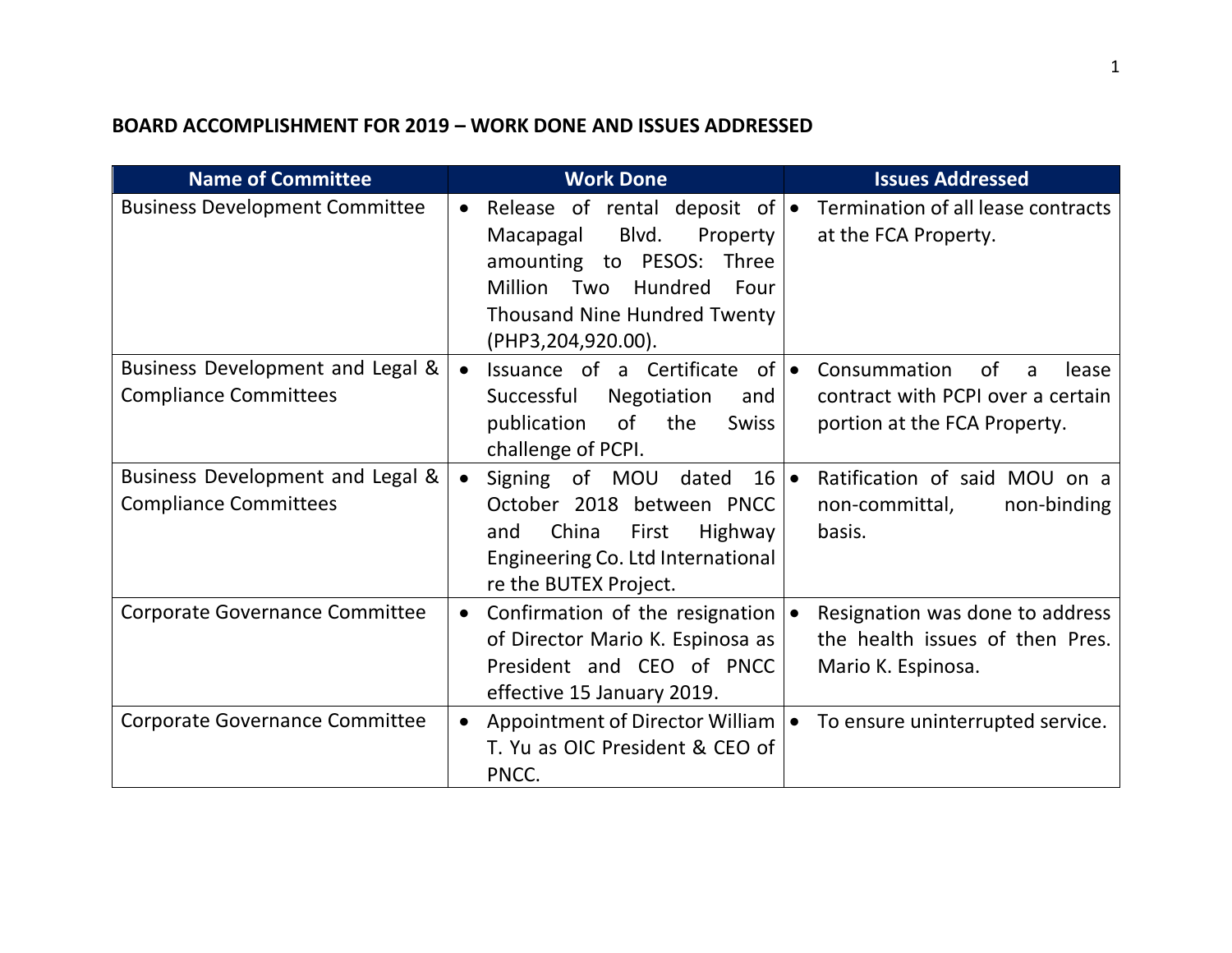| Business Development and Legal &<br><b>Compliance Committees</b> | of<br>a 5-year<br>Signing<br>Lease  <br>$\bullet$<br>Contract with Tokagawa.                                                                                                                           | Secured a better deal over the<br>lease of the Porac Property.                                                                     |
|------------------------------------------------------------------|--------------------------------------------------------------------------------------------------------------------------------------------------------------------------------------------------------|------------------------------------------------------------------------------------------------------------------------------------|
| <b>NAME OF COMMITTEE</b>                                         | <b>WORK DONE</b>                                                                                                                                                                                       | <b>ISSUES ADDRESSED</b>                                                                                                            |
| Business Development, Audit and<br><b>Finance Committees</b>     | Dissolution / abolition of the $\bullet$<br>$\bullet$<br>Realty Department and Task<br>Force FCA.                                                                                                      | To<br>and<br>ensure<br>economy<br>efficiency<br>the<br>Company<br>in<br>operations.                                                |
| All committees                                                   | Appointment of Director Miguel   •<br>$\bullet$<br>E. Umali as President and CEO of<br>PNCC.                                                                                                           | To fill up vacancy left by Director<br>Mario K. Espinosa.                                                                          |
| Corporate<br>PAN,<br>Audit,<br>and<br>Governance committees      | Commendation<br>of<br>Director $\vert \bullet \vert$<br>$\bullet$<br>William T. Yu as OIC-President<br>and CEO of PNCC.                                                                                | In recognition<br>of<br>exemplary<br>performance.                                                                                  |
| PAN,<br>Corporate<br>Governance,<br><b>Finance committees</b>    | Approval of the proposed PNCC $\bullet$<br>$\bullet$<br>2019 Table of Organization (TO).                                                                                                               | compliance<br>the<br>with<br>In.<br>streamlining<br>of<br>Company<br>operations.                                                   |
| Corporate Governance, Audit and<br><b>Finance committees</b>     | Presentation of all compliances  <br>$\bullet$<br>by the Compliance Officer.                                                                                                                           | Transparency in the service.                                                                                                       |
| <b>Finance and Audit Committees</b>                              | of<br>Secretary's   •<br>Issuance<br>a<br>$\bullet$<br>Certificate<br>informing various<br>banks that the new signatory for<br>PNCC is Atty. Miguel E. Umali in<br>lieu of OIC Director William T. Yu. | Managing internal controls<br>_of<br>disbursements<br>cash<br>is<br>an<br>essential element in safeguarding<br>the assets of PNCC. |
| <b>Corporate Governance</b>                                      | Reorganization of the different $\bullet$<br>$\bullet$<br>committees.                                                                                                                                  | To ensure equality in committee<br>membership.                                                                                     |
| Business Development and Legal<br>Committees                     | Rescission of Board Resolution   •<br>$\bullet$<br>No. BD 12-2019 which seeks to                                                                                                                       | <b>The</b><br>observed<br>Company<br>extraordinary diligence and good                                                              |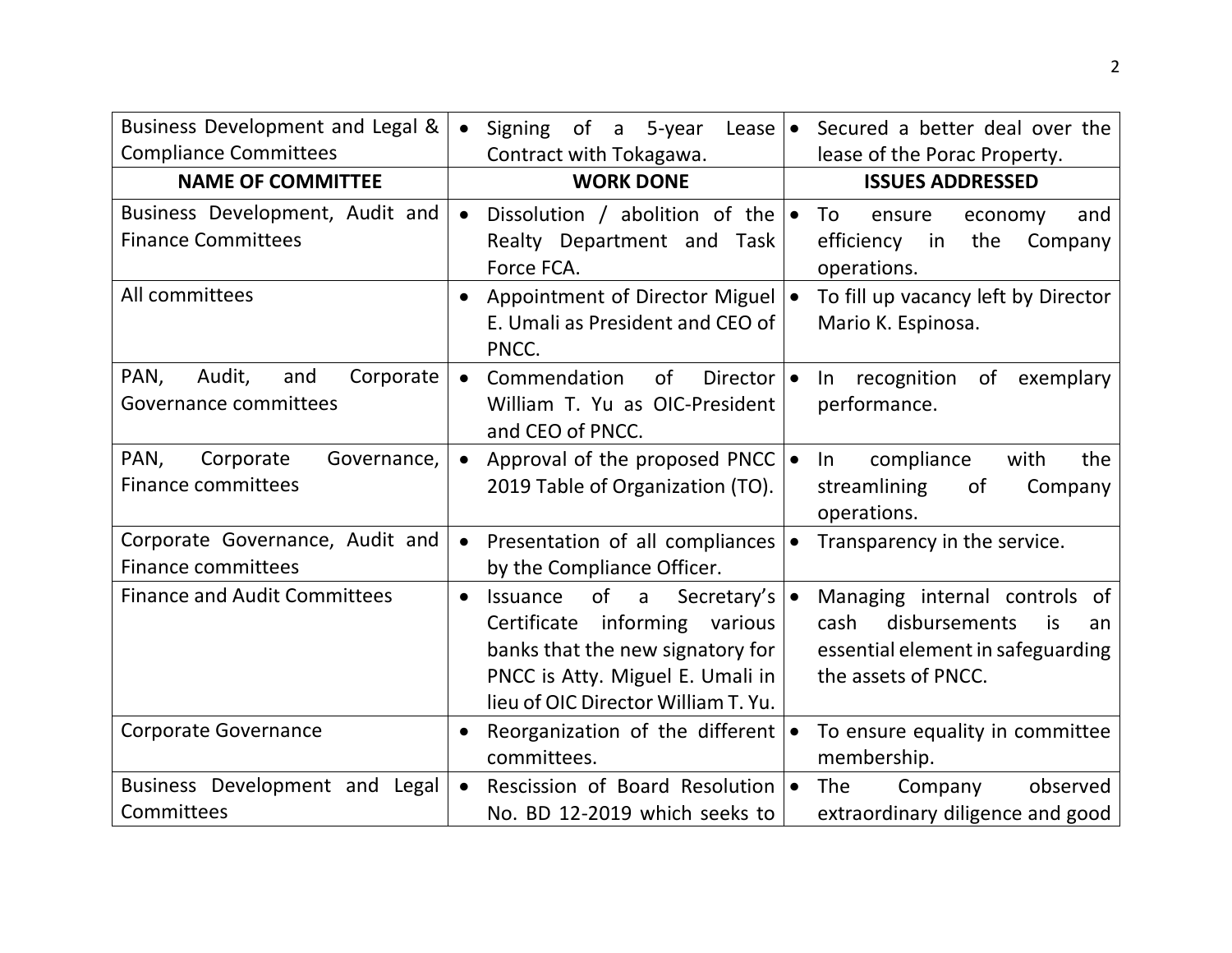|                                                                  | look into<br>the possibility<br>of<br><b>PNCC</b><br>shares<br>recovering<br>at<br>CMMTC by referring the same to<br>Legal<br>Compliance<br>&<br>the<br>committee.                                                                                                                                                                                                                                    | faith dealings with a BJVA partner<br>resorting to<br>diplomatic<br>by<br>channels in asserting claims that<br>it rightfully owns or is entitled to. |
|------------------------------------------------------------------|-------------------------------------------------------------------------------------------------------------------------------------------------------------------------------------------------------------------------------------------------------------------------------------------------------------------------------------------------------------------------------------------------------|------------------------------------------------------------------------------------------------------------------------------------------------------|
| <b>NAME OF COMMITTEE</b>                                         | <b>WORK DONE</b>                                                                                                                                                                                                                                                                                                                                                                                      | <b>ISSUES ADDRESSED</b>                                                                                                                              |
| Business Development and Legal &<br><b>Compliance Committees</b> | Authority given to Pres. Miguel   .<br>$\bullet$<br>E. Umali to sign the Certificate of<br><b>Successful Negotiation with PCPI</b><br>for and in behalf of PNCC.                                                                                                                                                                                                                                      | Consummation<br>of<br>lease<br>a<br>contract with PCPI over a certain<br>portion at the FCA Property.                                                |
| Legal &<br>Compliance,<br>Corporate<br>Secretary                 | Referral of the Wellex Petroleum   •<br>$\bullet$<br>letter dated 29 January 2019 to<br>the Corporate Secretary and the<br>Legal & Compliance committee<br>re its request to conduct a<br>special board<br>meeting<br>and<br>independent<br>appoint<br>an<br>director, as assignee of the<br>of Universal<br>voting<br>rights<br><b>Holdings Corporation comprising</b><br>24,780,746 shares at PNCC. | Accomplished upon the transfer<br>of shares of stocks in favor of<br><b>Wellex Petroleum.</b>                                                        |
| <b>Finance and Audit Committees</b>                              | Renovation of Directors' Office;   •<br>$\bullet$<br>For Pres. Miguel E. Umali to sign<br>execute<br>and<br>all<br>any<br>and<br>documents pertinent to the<br>implementation of the bidding                                                                                                                                                                                                          |                                                                                                                                                      |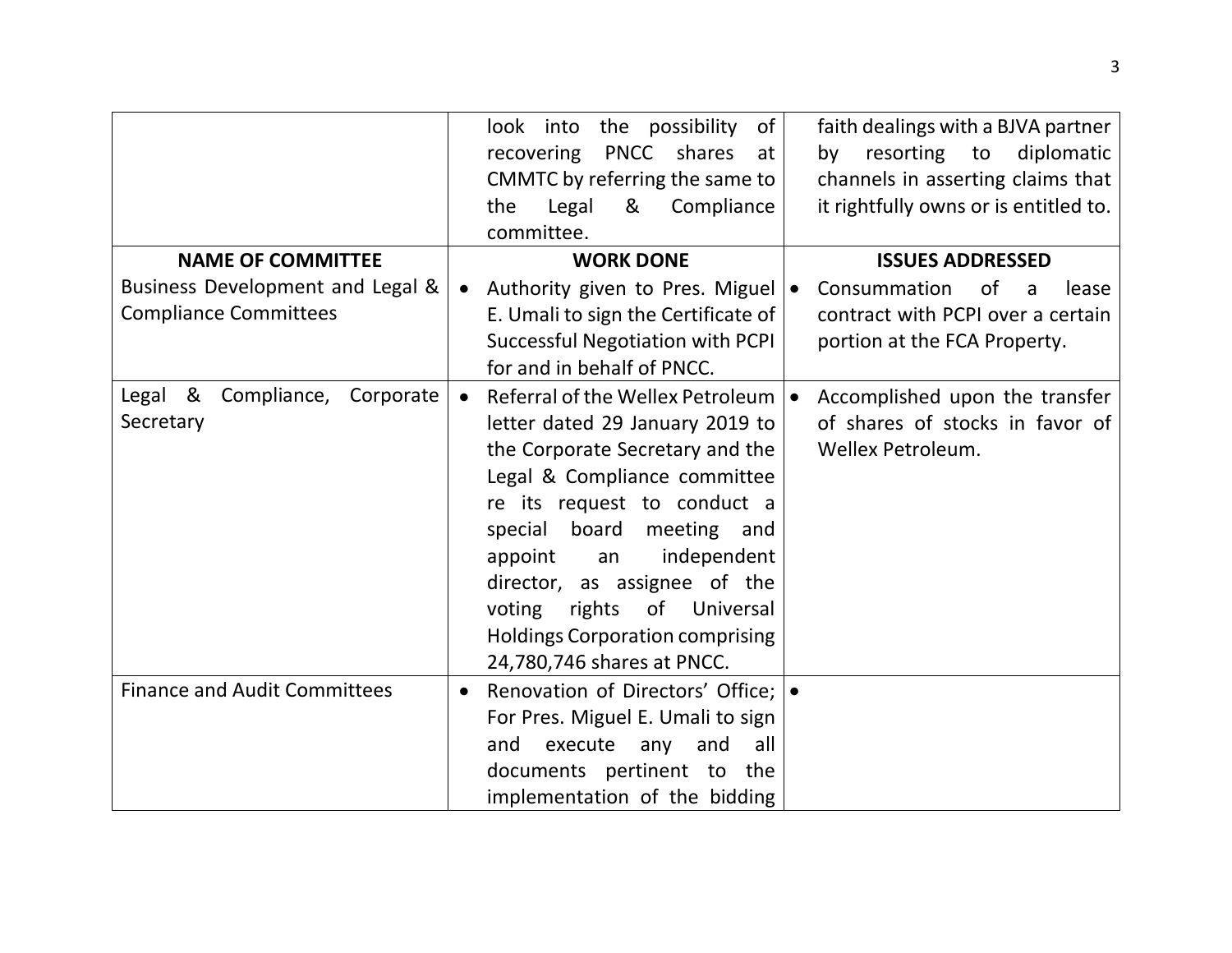|                                  |           | for the renovation of the<br>Directors' Office. |                                                     |
|----------------------------------|-----------|-------------------------------------------------|-----------------------------------------------------|
| Corporate Governance and Finance | $\bullet$ | Resolution granting the same $\bullet$          | uniformity<br>of<br>To<br>ensure                    |
| Committees                       |           | salary and benefits to Pres.                    | compensation.                                       |
|                                  |           | Miguel E. Umali as that of his                  |                                                     |
|                                  |           | immediate predecessor.                          |                                                     |
| <b>NAME OF COMMITTEE</b>         |           | <b>WORK DONE</b>                                | <b>ISSUES ADDRESSED</b>                             |
| Business Development and Legal & | $\bullet$ | Authority of Pres. & CEO Miguel                 | The grant of pre-emptive right to                   |
| Compliance committees            |           | E. Umali to sign the amended                    | stockholders<br>existing<br>is                      |
|                                  |           | subscription<br>agreement<br>and                | mandatory, unless such right is                     |
|                                  |           | waiver of pre-emptive right of                  | denied by the<br>Articles<br>of                     |
|                                  |           | PNCC at CCEC.                                   | Incorporation.                                      |
| PAN, Corporate Governance, Audit | $\bullet$ | For Management to<br>do<br>a                    | <b>The</b><br>Internal<br>Auditor<br><i>is</i><br>a |
| committees                       |           | shortlist of qualified applicants               | corporate officer and hence,                        |
|                                  |           | the position of Internal<br>to                  | must be hired by the Board.                         |
|                                  |           | Auditor.                                        |                                                     |
| Business Development and Legal & | $\bullet$ | To adopt the Legal opinion                      | That Philippine Skylanders' Inc.                    |
| Compliance committees            |           | submitted<br>the<br>by<br>Legal                 | (PSI) is not qualified to embark on                 |
|                                  |           | Department dated 5 March                        | the PAREX Project.                                  |
|                                  |           | 2019 that: [a] the MOU with PSI                 |                                                     |
|                                  |           | and PNCC is a non-binding, non-                 |                                                     |
|                                  |           | committal agreement; [b] the                    |                                                     |
|                                  |           | implementation of the PAREX                     |                                                     |
|                                  |           | Project is not exclusive to PSI; [c]            |                                                     |
|                                  |           | the MOU has already expired;                    |                                                     |
|                                  |           | and [d] assuming for the sake of                |                                                     |
|                                  |           | argument that the MOU is a                      |                                                     |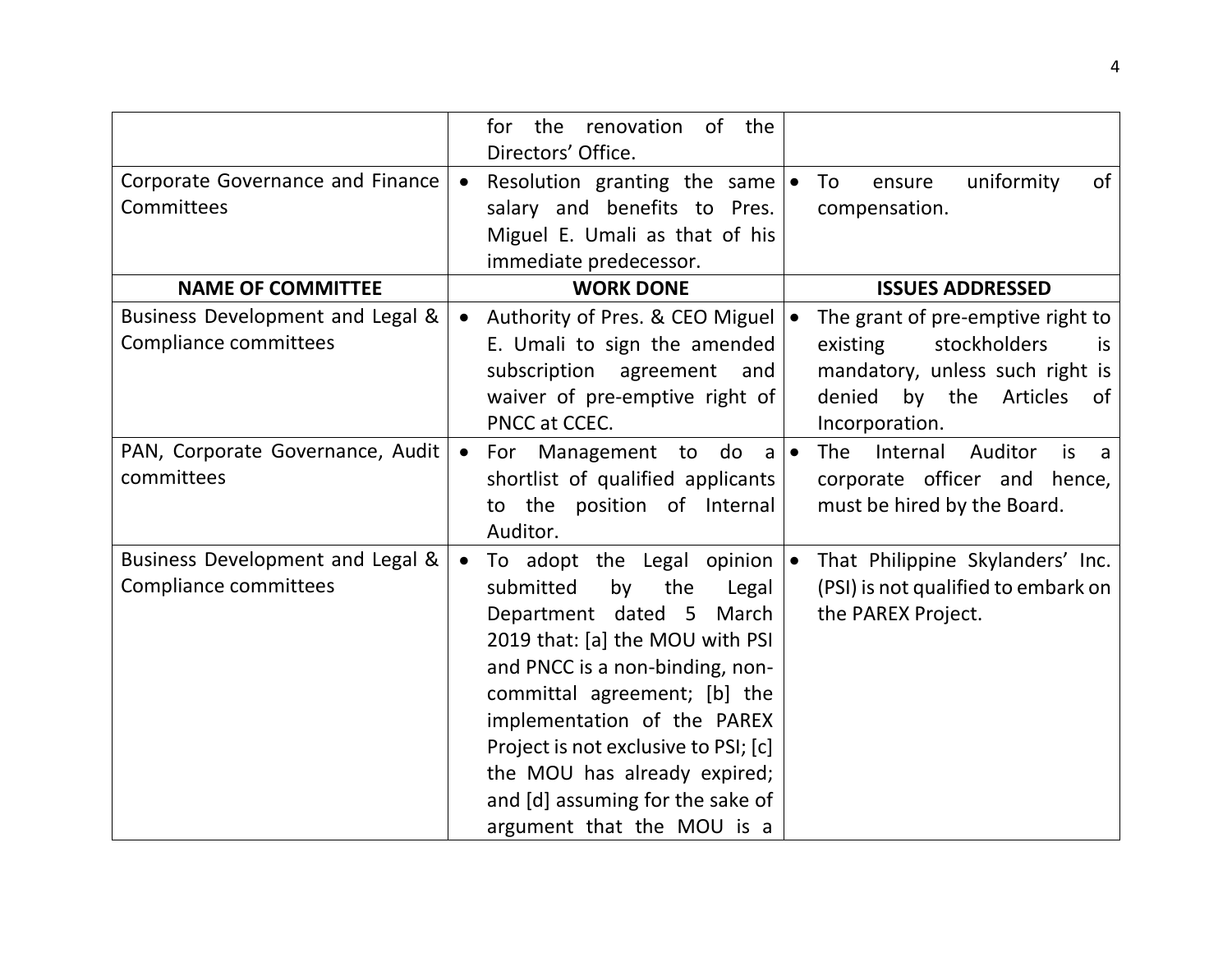|                                                                  | binding commitment, the MOU<br>may be considered ultra vires.<br>To adopt the legal opinion<br>the<br>submitted<br>by<br>Legal<br>Department dated 5<br>March<br>2019 to the effect that PSI has<br>no power or authority to enter<br>into a contract or JVA with PNCC<br>for the construction, operation,<br>and maintenance of toll roads<br>such as the PAREX Project,<br>inasmuch as the same is not in<br>with<br>the<br>line<br>business<br>authorized by its charter. |                                                                                                                                                                |
|------------------------------------------------------------------|------------------------------------------------------------------------------------------------------------------------------------------------------------------------------------------------------------------------------------------------------------------------------------------------------------------------------------------------------------------------------------------------------------------------------------------------------------------------------|----------------------------------------------------------------------------------------------------------------------------------------------------------------|
| <b>NAME OF COMMITTEE</b>                                         | <b>WORK DONE</b>                                                                                                                                                                                                                                                                                                                                                                                                                                                             | <b>ISSUES ADDRESSED</b>                                                                                                                                        |
| Business Development, Legal<br>&<br><b>Compliance committees</b> | To open the development of the<br>$\bullet$<br>other<br><b>PAREX</b><br>Project to<br>proponents, provided that the<br>Board will still have to decide as<br>to its choice of a JV partner in<br>the development of the PAREX,<br>pursuant to the principle of<br>"delectus personae".                                                                                                                                                                                       | Reaffirmation of PNCC's right to<br>choose a JV partner in the<br>development of the<br><b>PAREX</b><br>Project under the principle of<br>"delectus personae". |
| <b>Corporate Governance Committee</b>                            | Assumption of office of Director   •<br>$\bullet$<br>Manuel Luis C. Antonio as the                                                                                                                                                                                                                                                                                                                                                                                           | Made<br>his<br>pursuant<br>to<br>appointment as such by Pres.                                                                                                  |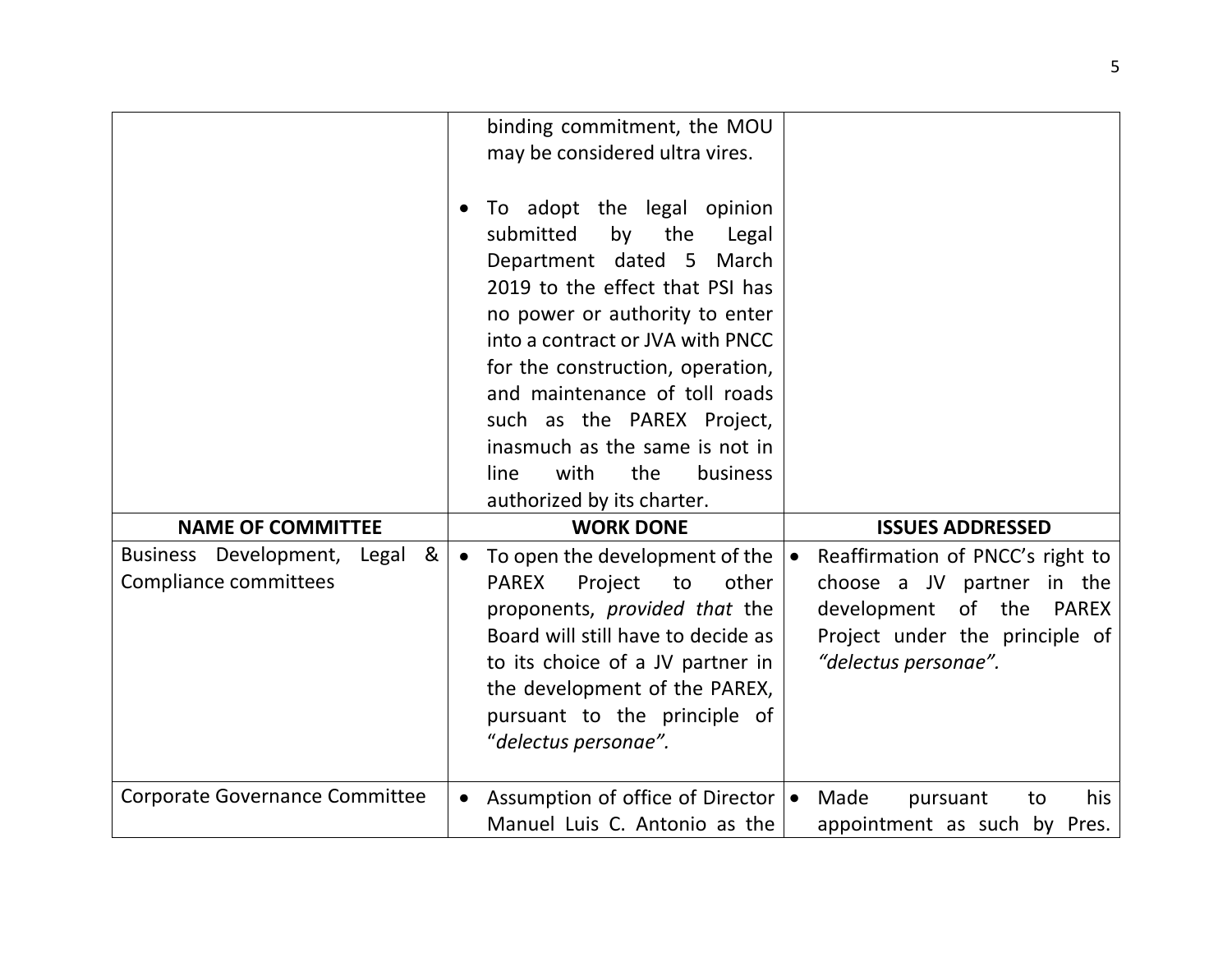|                                       |           | 11 <sup>th</sup> member of the PNCC Board | Rodrigo Roa Duterte on 19              |
|---------------------------------------|-----------|-------------------------------------------|----------------------------------------|
|                                       |           | of Directors.                             | February 2019.                         |
| <b>NAME OF COMMITTEE</b>              |           | <b>WORK DONE</b>                          | <b>ISSUES ADDRESSED</b>                |
| PAN, Business Development, and        | $\bullet$ | Reorganization of the<br>$PAN,   \bullet$ | The advent of Director Manuel          |
| <b>Finance Committees</b>             |           | Business Development,<br>and              | Luis Antonio to the PNCC Board         |
|                                       |           | <b>Finance Committees.</b>                | necessitated the reorganization        |
|                                       |           |                                           | 0f<br>the<br>PAN,<br><b>Business</b>   |
|                                       |           |                                           | Development, and the Finance           |
|                                       |           |                                           | committees.                            |
| Business Development and Legal &      | $\bullet$ | Authority of Pres. Miguel E. .            | there is a joint manifestation of      |
| Compliance committees                 |           | Umali to receive the check in the         | International<br>Manila<br>Airport     |
|                                       |           | amount of PESOS: One Hundred              | Authority (MIAA) and PNCC to           |
|                                       |           | <b>Million Fifty Eight Thousand Nine</b>  | comply with COA Decision no.           |
|                                       |           | Hundred<br>Forty<br>Five<br>and           | 216-105 dated 14 June 2016.            |
|                                       |           | (PHP100,058,945.3425)<br>from             |                                        |
|                                       |           | the<br>MIAA,<br>and<br>to<br>sign         |                                        |
|                                       |           | Manifestation in behalf of PNCC.          |                                        |
| <b>Corporate Governance Committee</b> | $\bullet$ | Ratification of the on-boarding $\bullet$ | GSIS is one of the majority            |
|                                       |           | of Director Carlo Antonio B.              | stockholder at PNCC entitled to        |
|                                       |           | Almirante effective 10 April              | two (2) board seats one of which       |
|                                       |           | 2018.                                     | was occupied by Director Carlo         |
|                                       |           |                                           | Antonio B. Almirante.                  |
| <b>Audit and Finance Committees</b>   | $\bullet$ | Authority of Ms. Veronica B.   •          | A necessary incident to her            |
|                                       |           | Tacderas to sign vouchers,                | appointment<br>Head<br><b>of</b><br>as |
|                                       |           | reports, tax returns, books of            | Comptrollership.                       |
|                                       |           | accounts, and<br>all<br>any<br>or         |                                        |
|                                       |           | documents pertaining to the               |                                        |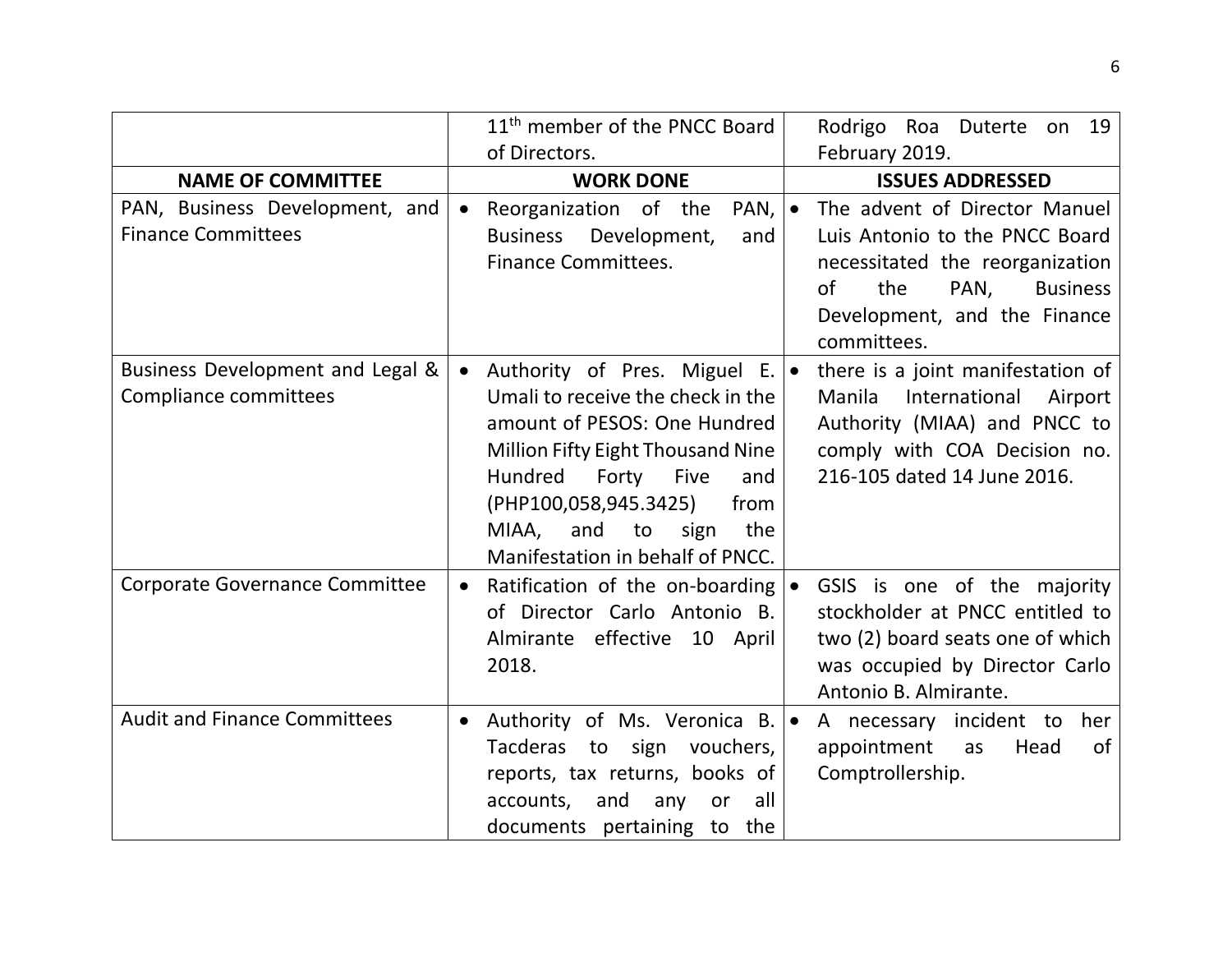|                                                      | duties and responsibilities of the<br>Head of Controllership;<br>Revocation of the authority of<br>$\bullet$<br>Atty. Henry B. Salazar to act as<br>co-signatory to PNCC checks,<br>withdrawal<br>slips,<br>bank<br>placements, and the like.                                                                  |                                                                                                                                                                                                                                                                                                                |
|------------------------------------------------------|----------------------------------------------------------------------------------------------------------------------------------------------------------------------------------------------------------------------------------------------------------------------------------------------------------------|----------------------------------------------------------------------------------------------------------------------------------------------------------------------------------------------------------------------------------------------------------------------------------------------------------------|
| Audit,<br>Finance,<br>Corporate<br>and<br>Governance | Authority of Cristy M. Mediavillo   •<br>to sign as co-signatory to PNCC<br>bank accounts and to sign<br>withdrawal<br>checks,<br>slips,<br>moneys/ bank placements, and<br>any or all documents necessary<br>for the maintenance of the said<br>bank accounts vice former OIC-<br>Treasurer Henry B. Salazar. | The authority of Ms.<br>Cristy<br>Mediavillo<br>checks,<br>to<br>sign<br>withdrawal slips, moneys/ bank<br>placements, is a<br>necessary<br>incident of her function as Head<br>of Treasury; The withdrawal of<br>said authority from Atty. Henry<br>Salazar is appropriate as he was<br>merely OIC-Treasurer. |
|                                                      | Revocation of the authority of<br>Atty. Henry B. Salazar, being the<br>former OIC-Treasurer, to act as<br>co-signatory to PNCC checks,<br>withdrawal<br>slips,<br>bank<br>placements, and the like.                                                                                                            |                                                                                                                                                                                                                                                                                                                |
| Corporate Governance and PAN<br>Committees           | Approval of the Corporate Social   •<br>$\bullet$<br>Responsibility and that the same<br>be uploaded in the Company<br>website<br><b>SEC</b><br>pursuant<br>to                                                                                                                                                 | compliance<br>with<br><b>SEC</b><br>In<br>Memorandum Circular No. 11, s.<br>2014.                                                                                                                                                                                                                              |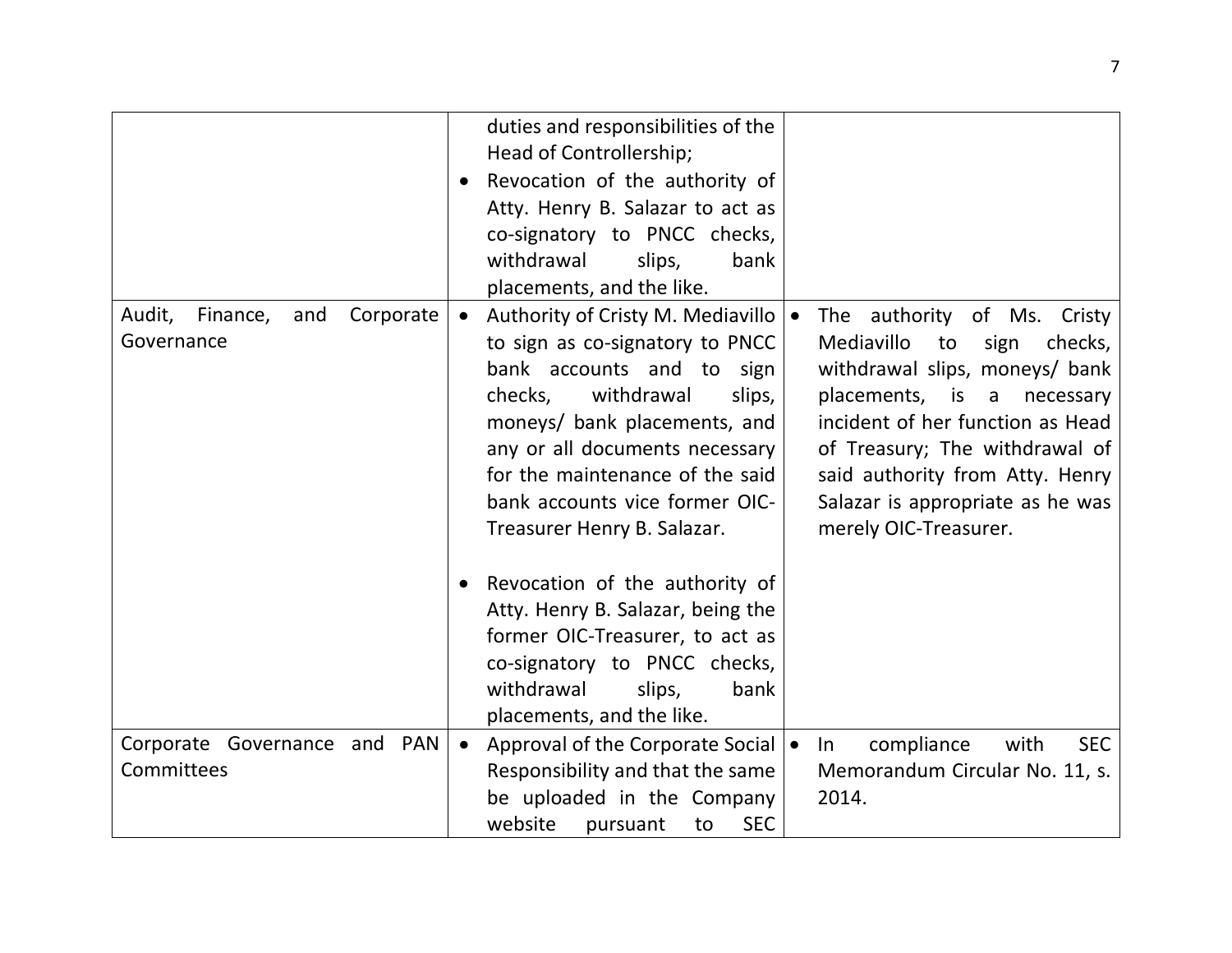|                                                                  | Memorandum Circular No. 11, s.<br>2014.                                                                                                                                                                     |                                                                                                                                                                                                                 |
|------------------------------------------------------------------|-------------------------------------------------------------------------------------------------------------------------------------------------------------------------------------------------------------|-----------------------------------------------------------------------------------------------------------------------------------------------------------------------------------------------------------------|
| <b>NAME OF COMMITTEE</b>                                         | <b>WORK DONE</b>                                                                                                                                                                                            | <b>ISSUES ADDRESSED</b>                                                                                                                                                                                         |
| <b>PAN Committee</b>                                             | Approval of the PAN charter<br>$\bullet$                                                                                                                                                                    | In compliance with pertinent<br>$\bullet$<br>GCG rules and regulations.                                                                                                                                         |
| <b>Business Development Committee</b>                            | Approval<br>of<br>the<br>Business   •<br>$\bullet$<br>Development<br>Committee<br>charter.                                                                                                                  | In compliance with pertinent<br>GCG rules and regulations.                                                                                                                                                      |
| Corporate Governance Committee                                   | Approval of the Corporate<br>$\bullet$<br>Governance Committee charter.                                                                                                                                     | In compliance with pertinent<br>GCG rules and regulations.                                                                                                                                                      |
| Legal & Compliance Committee                                     | Approval of the<br>Legal<br>$8 \cdot$<br>$\bullet$<br>Compliance Committee charter.                                                                                                                         | In compliance with pertinent<br>GCG rules and regulations.                                                                                                                                                      |
| <b>Finance Committee</b>                                         | of<br>the<br>Approval<br>Finance<br>$\bullet$<br>Committee charter.                                                                                                                                         | In compliance with pertinent<br>$\bullet$<br>GCG rules and regulations.                                                                                                                                         |
| <b>NAME OF COMMITTEE</b>                                         | <b>WORK DONE</b>                                                                                                                                                                                            | <b>ISSUES ADDRESSED</b>                                                                                                                                                                                         |
| Business Development and Legal &<br><b>Compliance Committees</b> | of<br>the<br>tender $\cdot$<br>Approval<br>$\bullet$<br>documents, Lease contract, and<br>Terms of Reference for the lease<br>of the 3-hectare FCA Property by<br>PCPI subject to competitive<br>challenge. | In compliance with the OGCC<br>legal opinion to follow the<br>procedure on Swiss Challenge,<br>followed by the issuance of a<br>certificate<br>of<br>successful<br>negotiation, and the publication<br>thereof. |
| Business Development and Legal &<br>Compliance committees        | Publication of the invitation to $\bullet$<br>$\bullet$<br>bid on the proposed PCPI lease<br>on the 3-hectare FCA Property                                                                                  | The cases filed by or against PCPI<br>and PNCC were dismissed by the<br>Court.                                                                                                                                  |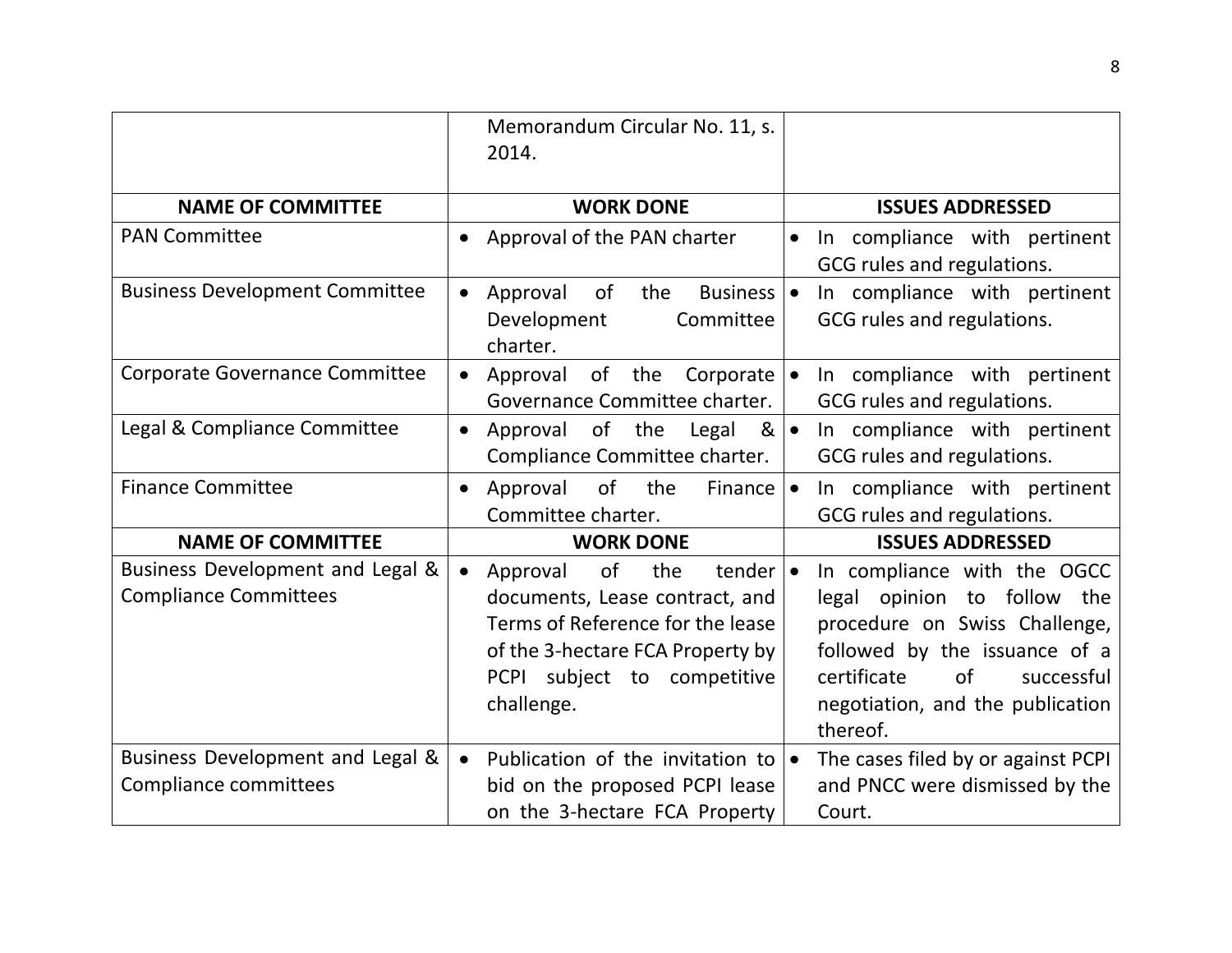|                                                           | provided that the following<br>issues are satisfactorily resolved;<br>[a] Payment by PCPI for the lease<br>of the existing property located<br>at the one-hectare lot during the<br>period that<br><b>is</b><br>not<br>yet<br>demolished; [b] notwithstanding<br>the assignment, transfer, lease,<br>mortgage or any other<br>or<br>encumbrances on the building/s<br>and structure/s, any and all<br>other<br>permanent<br>and<br>immovable<br>improvements<br>introduced by the lessee shall be<br>transferred by the lessee to the |                                                                                                                                                                                                                                                                                                                           |
|-----------------------------------------------------------|---------------------------------------------------------------------------------------------------------------------------------------------------------------------------------------------------------------------------------------------------------------------------------------------------------------------------------------------------------------------------------------------------------------------------------------------------------------------------------------------------------------------------------------|---------------------------------------------------------------------------------------------------------------------------------------------------------------------------------------------------------------------------------------------------------------------------------------------------------------------------|
|                                                           | encumbrances at the end of the                                                                                                                                                                                                                                                                                                                                                                                                                                                                                                        |                                                                                                                                                                                                                                                                                                                           |
|                                                           | lease contract.                                                                                                                                                                                                                                                                                                                                                                                                                                                                                                                       |                                                                                                                                                                                                                                                                                                                           |
| Business Development and legal &<br>Compliance committees | Publication of the invitation to $\bullet$<br>$\bullet$<br>bid (comparative proposals) of<br>the Swiss Challenge on the<br>proposed PCPI lease re the 3-<br>hectare FCA Property within<br>seven (7) calendar days from 24<br>April 2019.                                                                                                                                                                                                                                                                                             | PCPI satisfactorily resolved the<br>following issues prior to its Lease<br>contract with PNCC: [a] PCPI has<br>to pay the lease of existing<br>property located at the one-<br>hectare lot during the period that<br>not yet demolished; [b]<br>İS.<br>notwithstanding the assignment,<br>transfer, lease, or mortgage or |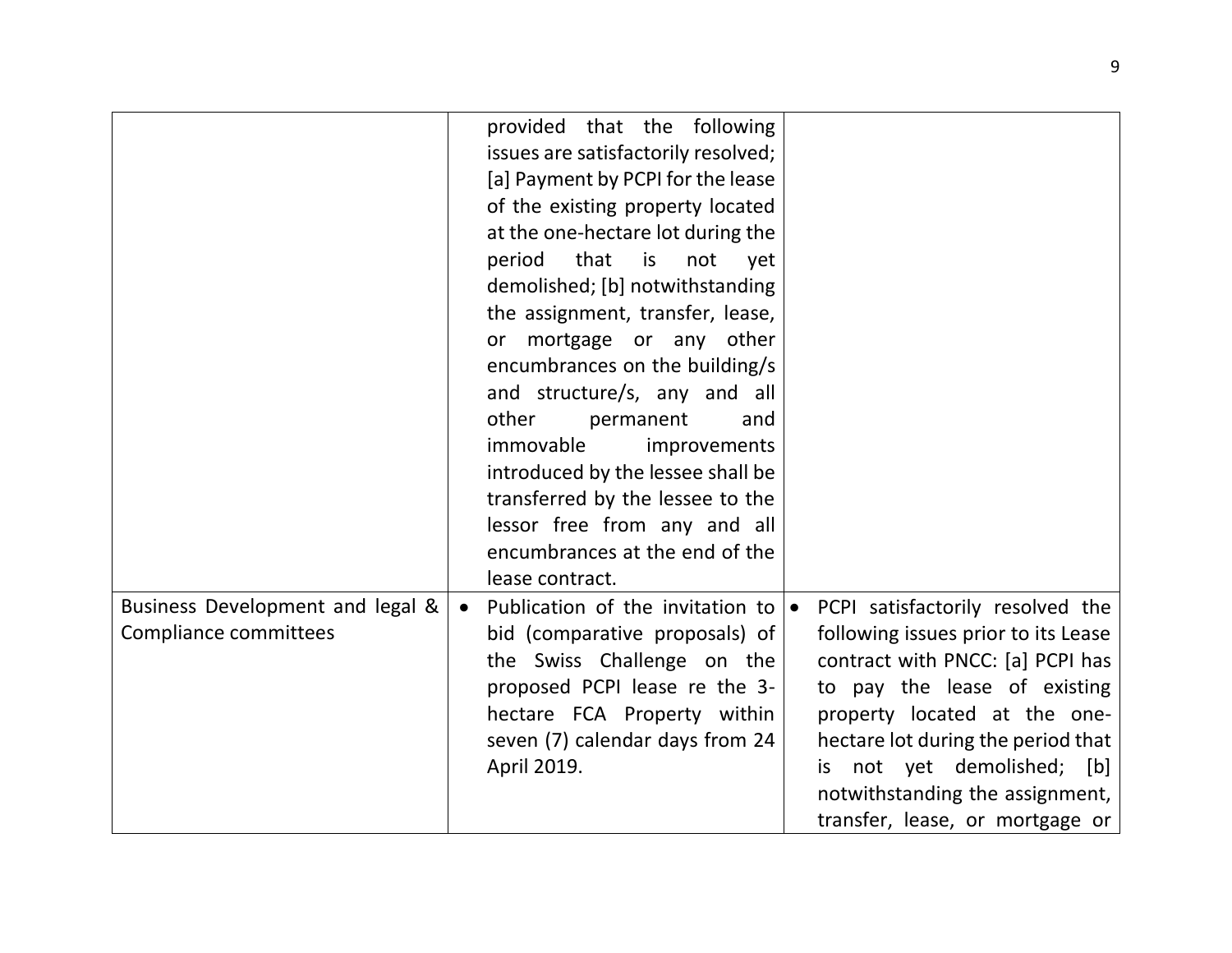|                                                                  |                                                                                          | any other encumbrances on the<br>building/s and structure/s, any<br>and all other permanent and<br>immovable<br>improvements<br>introduced by the lessee shall be<br>transferred by the lessee to the<br>lessor free from any and all<br>encumbrances at the end of the<br>lease contract. |
|------------------------------------------------------------------|------------------------------------------------------------------------------------------|--------------------------------------------------------------------------------------------------------------------------------------------------------------------------------------------------------------------------------------------------------------------------------------------|
| Business Development and Legal &<br><b>Compliance Committees</b> | Nomination<br><sub>of</sub><br>Chairman<br>$\bullet$<br>Herculano C. Co, Jr. and Pres. & | Two board seats at SLTR-5 (QBEX)<br>$\bullet$<br>are allocated to PNCC.                                                                                                                                                                                                                    |
|                                                                  | CEO Miguel E. Umali to occupy<br>the two (2) board seats at SLTR-                        |                                                                                                                                                                                                                                                                                            |
|                                                                  | 5 (QBEX Project).                                                                        |                                                                                                                                                                                                                                                                                            |
|                                                                  |                                                                                          |                                                                                                                                                                                                                                                                                            |
| Business Development and Legal &<br><b>Compliance committees</b> | Authority of Pres. Miguel E.<br>$\bullet$                                                | • There is a need to sign the Deed                                                                                                                                                                                                                                                         |
|                                                                  | Umali to sign the Deed of<br>Assignment of Usufruct in favor                             | of Assignment of Usufruct in<br>favor of SLTR-5 in relation to the                                                                                                                                                                                                                         |
|                                                                  | of SLTR-5 in relation to the                                                             | QBEX Project.                                                                                                                                                                                                                                                                              |
|                                                                  | <b>QBEX Project.</b>                                                                     |                                                                                                                                                                                                                                                                                            |
| <b>NAME OF COMMITTEE</b>                                         | <b>WORK DONE</b>                                                                         | <b>ISSUES ADDRESSED</b>                                                                                                                                                                                                                                                                    |
| Business Development and Legal &                                 | The proposal of SMHC<br>to I∙<br>$\bullet$                                               | PNCC exercised due diligence in                                                                                                                                                                                                                                                            |
| Compliance committees                                            | design,<br>construct,<br>finance,                                                        | the selection of its JV partner for                                                                                                                                                                                                                                                        |
|                                                                  | operate and maintain the PAREX                                                           | the development of the PAREX                                                                                                                                                                                                                                                               |
|                                                                  | Project be subject to further                                                            | Project, pursuant to its right of                                                                                                                                                                                                                                                          |
|                                                                  | discussion<br>and<br>negotiation                                                         | "delectus personae".                                                                                                                                                                                                                                                                       |
|                                                                  | especially with respect to the                                                           |                                                                                                                                                                                                                                                                                            |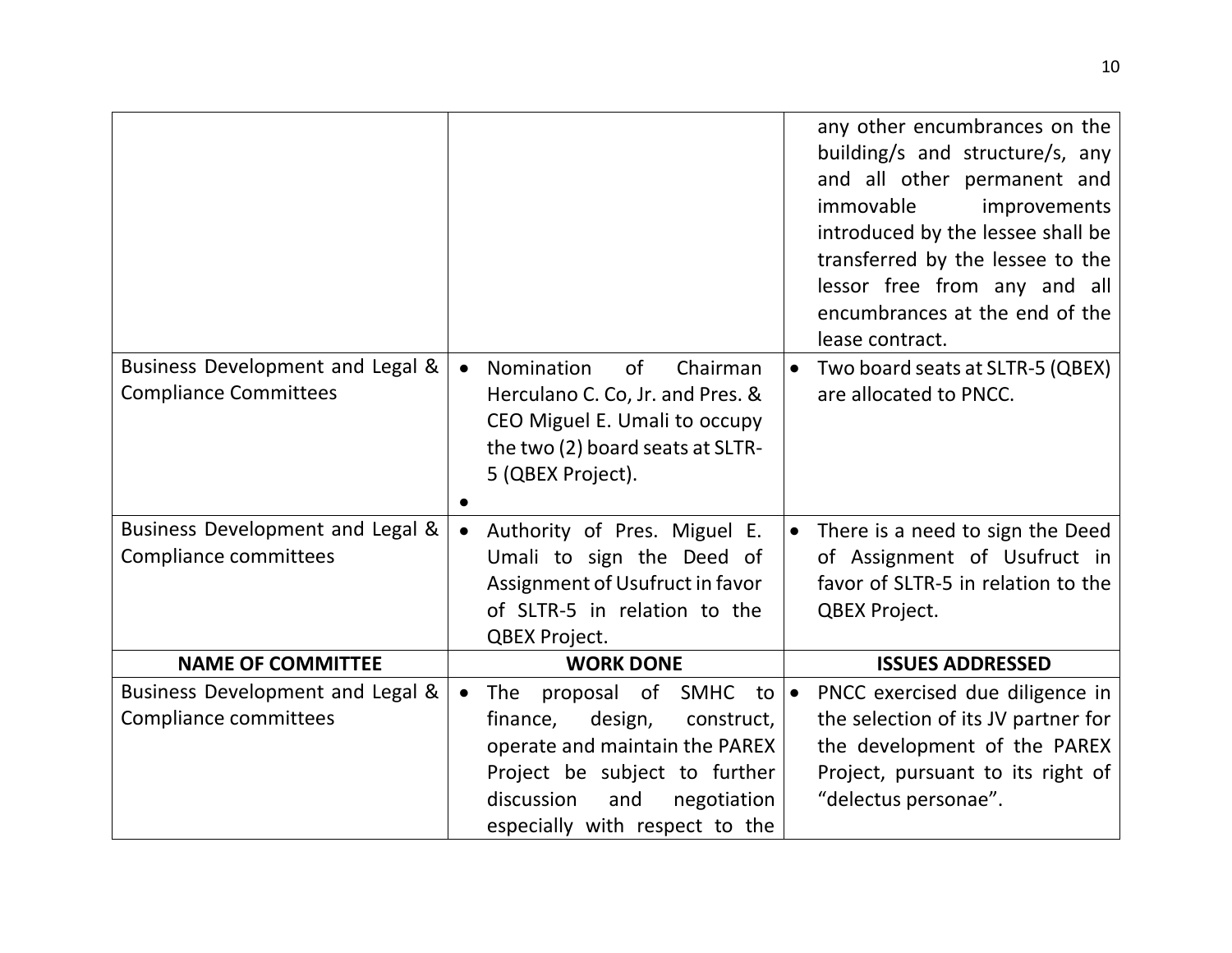|                                                                                 | commercial<br>$\circ$ of<br>the<br>aspect<br>proposal, the details and other<br>terms and conditions thereof;<br>and that the PNCC-TWG be<br>authorized [a] to discuss and<br>negotiate with the TWG of SMHC<br>concerning the<br>commercial<br>terms and other details of the<br>proposal, and [b] to request<br>documents from SMHC, which<br>may be relevant in the TWG's<br>evaluation of the project. |                                                                                                                |
|---------------------------------------------------------------------------------|------------------------------------------------------------------------------------------------------------------------------------------------------------------------------------------------------------------------------------------------------------------------------------------------------------------------------------------------------------------------------------------------------------|----------------------------------------------------------------------------------------------------------------|
| Legal & Compliance                                                              | Authority of Atty. Rey Nathaniel   •<br>Ifurung to appear and represent<br>the Corporation in the ejectment<br>cases filed by the PNCC against<br>lessees of certain parcels of land<br>at the Financial Center, Pasay<br>City, at any stage of the<br>proceedings including mediation<br>and<br>alternative<br>dispute<br>resolution.                                                                     | There is a need to represent<br>PNCC in the various ejectment<br>cases it filed against its former<br>tenants. |
| <b>NAME OF COMMITTEE</b>                                                        | <b>WORK DONE</b>                                                                                                                                                                                                                                                                                                                                                                                           | <b>ISSUES ADDRESSED</b>                                                                                        |
| <b>Business</b><br>Development<br>and<br><b>Corporate Governance Committees</b> | Reorganization of the Corporate $\vert \bullet \vert$<br>$\bullet$<br>Governance<br>and<br><b>Business</b><br>Development<br>committees<br>wherein: [a] Director Pedro B.                                                                                                                                                                                                                                  | Director Jonathan S. Avancena<br>gave up his Chairmanship of the<br>Corporate<br>Governance                    |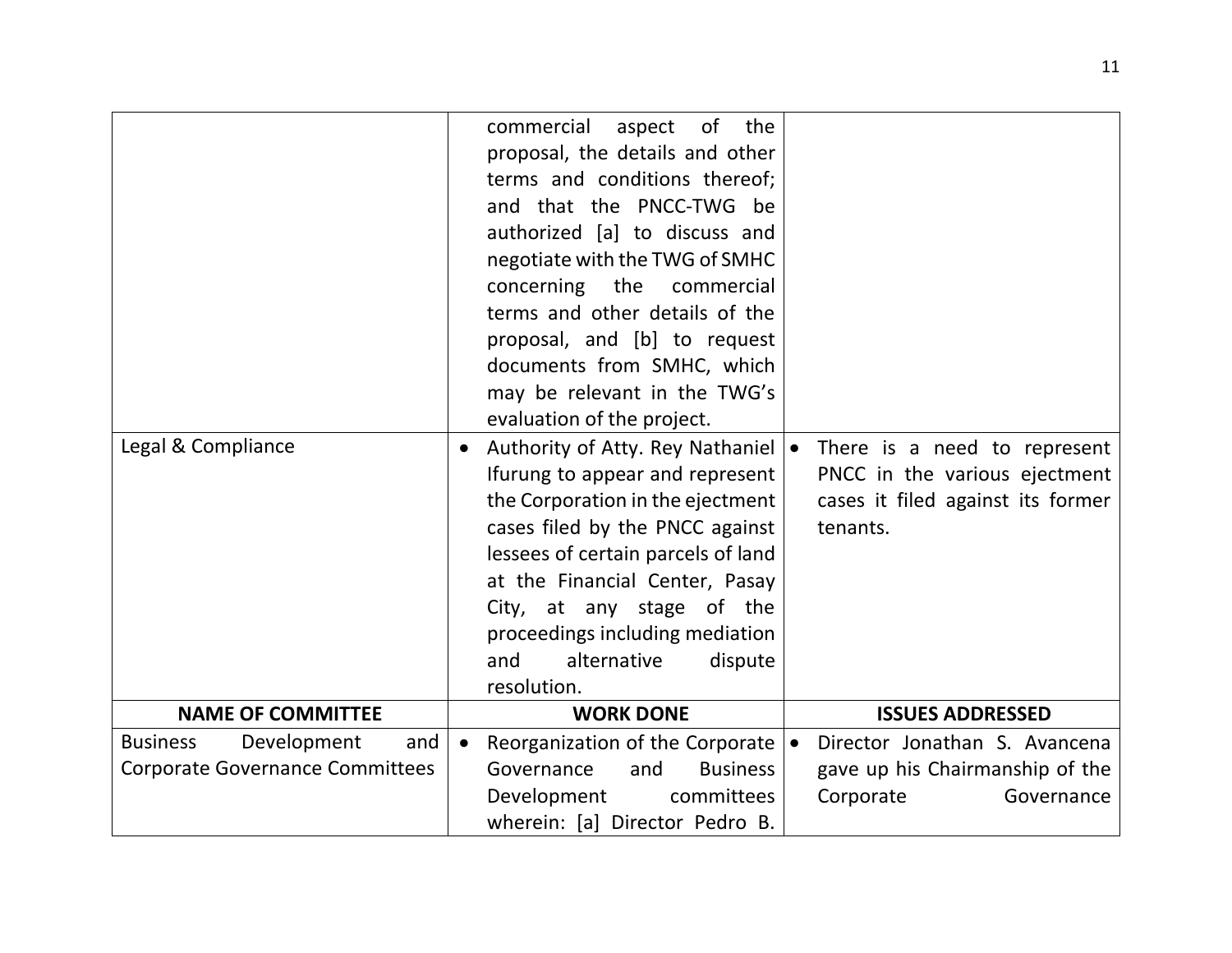|                                                               | Cabatingan, Jr. was appointed to<br>act as Chairman of the Corporate<br>Governance<br>Committee<br>provided that Director Jonathan<br>S. Avancena will still retain his<br>membership in said committee;<br>[b] Director Salvador B. Calanoy<br>IV was appointed as Chairman of<br>Development<br><b>Business</b><br>the<br>provided<br>that<br>Committee<br>Director William T. Yu will still<br>retain his membership in said<br>committee. | committee<br>health<br>due<br>to<br>reasons.                                                                                                                   |
|---------------------------------------------------------------|-----------------------------------------------------------------------------------------------------------------------------------------------------------------------------------------------------------------------------------------------------------------------------------------------------------------------------------------------------------------------------------------------------------------------------------------------|----------------------------------------------------------------------------------------------------------------------------------------------------------------|
| Legal and Compliance committee /<br>Legal Department          | Authority of the OGCC and/or $\bullet$<br>Atty. Henry Salazar to appear in<br>the various cases for ejectment /<br>unlawful detainer filed by or<br>against the Company.                                                                                                                                                                                                                                                                      | <b>PNCC</b><br>adequate<br>needs<br>representation in court.                                                                                                   |
| <b>NAME OF COMMITTEE</b>                                      | <b>ISSUES ADDRESSED</b>                                                                                                                                                                                                                                                                                                                                                                                                                       | <b>WORK DONE</b>                                                                                                                                               |
| Business Development, Audit, and<br><b>Finance Committees</b> | Integration of the one-hectare $\bullet$<br>area to the 8.9 FCA Property<br>after the proponents of the OFW<br>Hospital (Angel Care and AVLB)<br>withdrew from undertaking the<br>Project.                                                                                                                                                                                                                                                    | The integration made the total<br>leasable area at FCA into 9.9<br>hectares; Angel Care aka AVLB is<br>not capable to undertake the<br>OFW hospital after all. |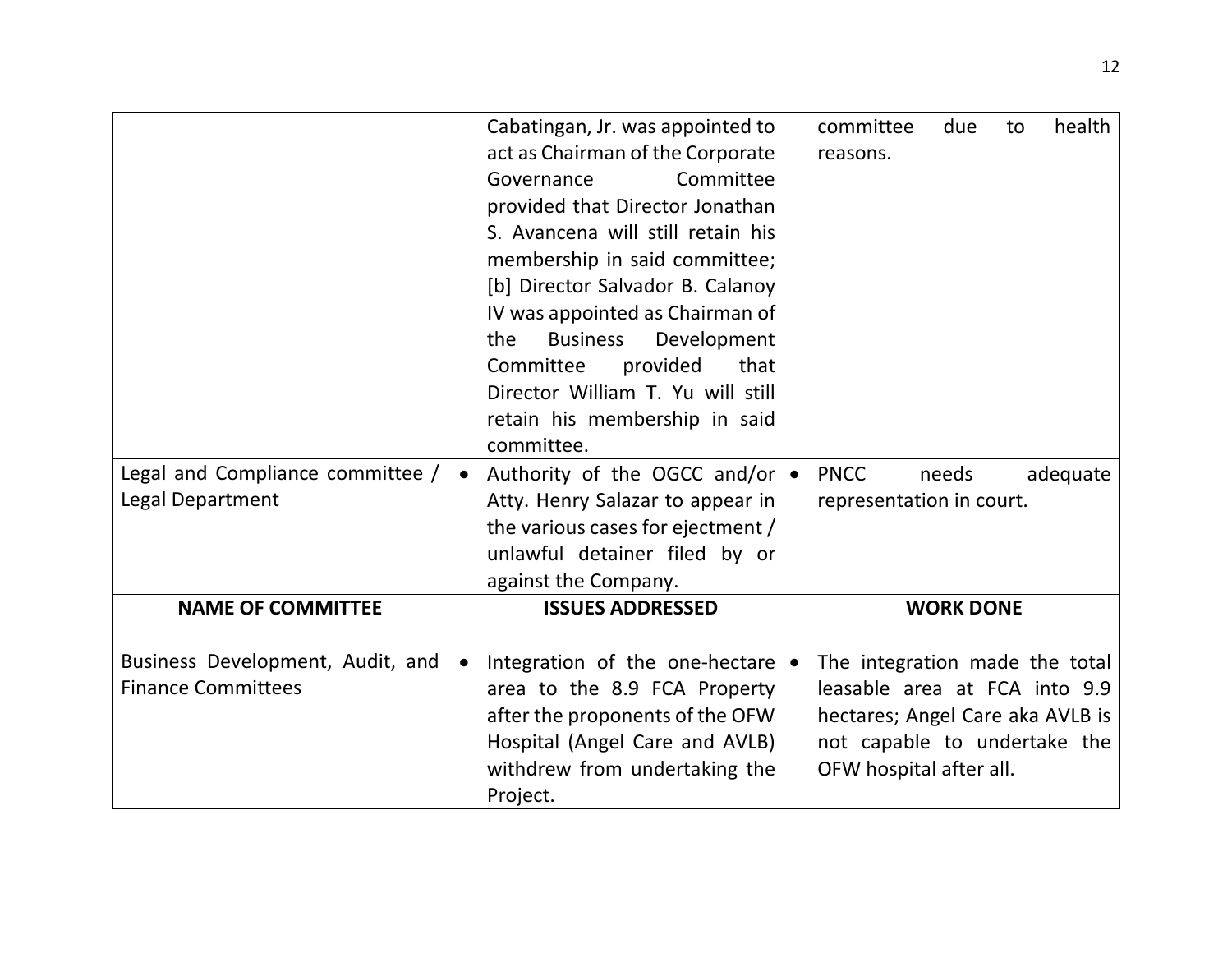| <b>Business Development Committee</b> |           | <b>SMHC</b><br>submitted<br>various  <br>variations in certain toll road<br>projects wherein Management<br>was required to clarify what are<br>considered "variations" and if<br>we have corresponding revenue<br>shares from these variations.                                                                                                                                                                     | When<br><b>PNCC</b><br>issues<br>a<br>manifestation of no objection to<br>these variations, the same shall<br>be subject to the evaluation and<br>approval of the TRB.                                  |
|---------------------------------------|-----------|---------------------------------------------------------------------------------------------------------------------------------------------------------------------------------------------------------------------------------------------------------------------------------------------------------------------------------------------------------------------------------------------------------------------|---------------------------------------------------------------------------------------------------------------------------------------------------------------------------------------------------------|
| <b>Audit and Finance committees</b>   | $\bullet$ | Adoption of the Audit and<br>committees'<br>Finance<br>recommendation to approve the<br>transmittal of the Company's<br>2018 Financial Statements to be<br>submitted to COA for final audit.                                                                                                                                                                                                                        | Transparency in the cash outlays<br>disbursements<br>and<br>cash<br>position of the Company.                                                                                                            |
| <b>Business Development Committee</b> | $\bullet$ | Grant of honoraria to the<br>Chairpersons of the LSC and BAC<br>in an amount not to exceed 25%<br>of their respective monthly basic<br>salary; grant of liability insurance<br>to the LSC and BAC Chairpersons<br>arising out of their performance<br>of their duties and functions as<br>such, both of which shall be<br>sourced from the proceeds of<br>the fees for the bid documents<br>for the lease projects. | Honoraria and liability insurance<br>extended to the LSC and BAC<br>Chairmen<br>intended<br>are<br>to<br>insulate them from nuisance<br>suits arising from the whims and<br>caprices of losing bidders. |
| <b>NAME OF COMMITTEE</b>              |           | <b>WORK DONE</b>                                                                                                                                                                                                                                                                                                                                                                                                    | <b>ISSUES ADDRESSED</b>                                                                                                                                                                                 |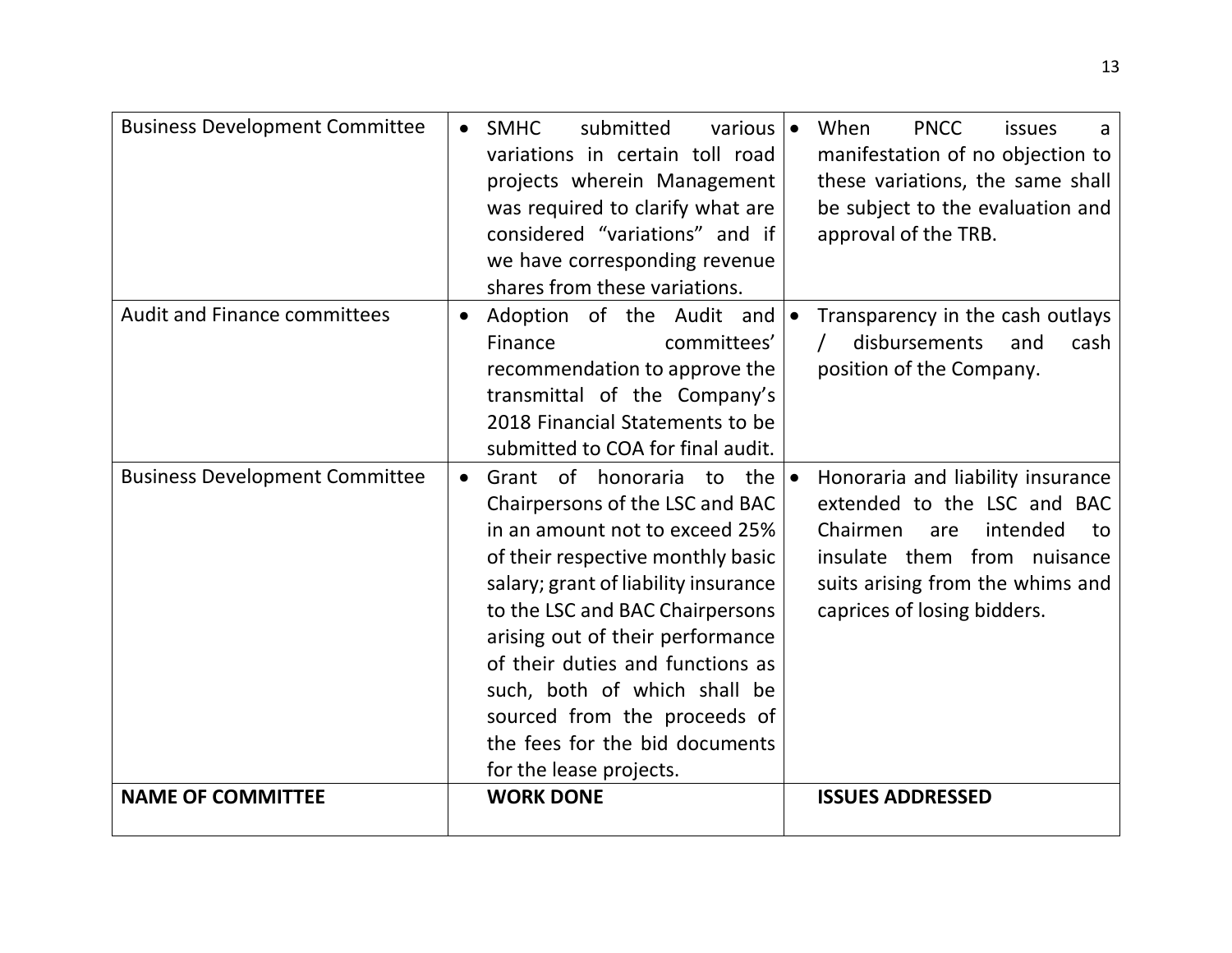| <b>Business Development Committee</b>                     |           | Issuance of manifestation of no   •<br>the<br>objection<br>to<br>various<br>variations proposed by SMHC<br>subject to the evaluation and<br>approval by the TRB.                                                                                                                                                                     | Show of respect to a co-equal<br>body like the TRB.                                                                                                 |
|-----------------------------------------------------------|-----------|--------------------------------------------------------------------------------------------------------------------------------------------------------------------------------------------------------------------------------------------------------------------------------------------------------------------------------------|-----------------------------------------------------------------------------------------------------------------------------------------------------|
| PAN and Corporate Governance<br>Committees                | $\bullet$ | Promotion of Atty. Henry Salazar  <br>to the rank of SAVP; hiring of an<br>Internal Auditor.                                                                                                                                                                                                                                         | Promotion of Atty. Henry Salazar<br>is long overdue and put a stop to<br>his distorted salary; Internal<br>Auditor must be a corporate<br>position. |
| PAN and Corporate Governance<br>Committees                | $\bullet$ | Quality $\bullet$<br>Approval<br>of<br>the<br>Management policy                                                                                                                                                                                                                                                                      | This is in line with the Company's<br>initiative towards ISO 9001-2015<br>certifications.                                                           |
| Business Development and Legal &<br>Compliance committees | $\bullet$ | Requirement for all toll road $\bullet$<br>proponents<br>first<br>project<br>to<br>the consent of the<br>obtain<br>owners and operators of the<br>toll<br>before<br>existing<br>roads<br>proceeding with the evaluation<br>and processing of any proposal<br>for tollroad project to be<br>implemented pursuant to the<br>franchise. | Prior consent of existing toll road<br>owners / operators is an incident<br>of ownership.                                                           |
| <b>NAME OF COMMITTEE</b>                                  |           | <b>WORK DONE</b>                                                                                                                                                                                                                                                                                                                     | <b>ISSUES ADDRESSED</b>                                                                                                                             |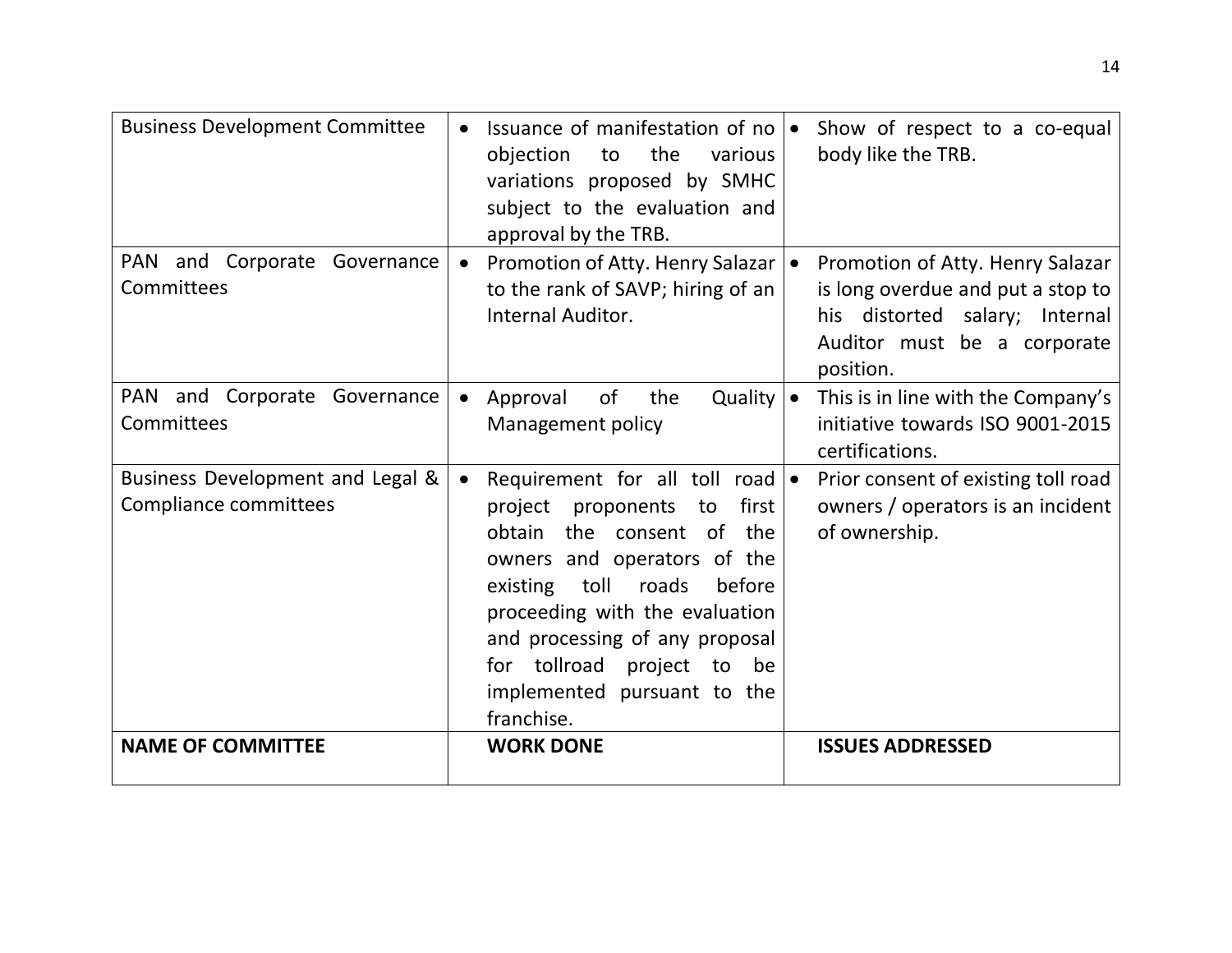| Business Development and Legal &<br><b>Compliance Committees</b> | $\bullet$ | Approval of SMHC's [1] proposal  <br>to finance, construct, design,<br>operate and maintain the PAREX<br>Project and the [2] "Evaluation<br>on the Proposal of San Miguel<br>Holdings<br>Corporation<br>to<br>Implement<br>the Pasig<br>River<br>Expressway (PAREX) Project". | PNCC exercised due diligence in<br>the selection of its JV partner for<br>the development of the PAREX<br>Project, pursuant to its right of<br>"delectus personae".                                 |
|------------------------------------------------------------------|-----------|-------------------------------------------------------------------------------------------------------------------------------------------------------------------------------------------------------------------------------------------------------------------------------|-----------------------------------------------------------------------------------------------------------------------------------------------------------------------------------------------------|
| Business Development and Legal &<br><b>Compliance Committees</b> | $\bullet$ | Approval of the draft BJVA which<br>proposes to finance, design,<br>construct, operate, and maintain<br>the PAREX project by SMHC;<br>grant of authority to Pres.<br>Miguel E. Umali to sign and<br>execute the BJVA with SMHC.                                               | PNCC exercised due diligence in<br>the selection of its JV partner for<br>the development of the PAREX<br>Project, pursuant to its right of<br>"delectus personae".                                 |
| Business Development and Legal &<br><b>Compliance Committees</b> | $\bullet$ | Awarding of the lease contract<br>to PCPI as winning proponent in<br>of<br>absence<br><b>Swiss</b><br>the<br>$\mathsf{a}$<br>challenger involving a lease of a<br>3-hectare portion of the FCA<br>Property pursuant to the Lease<br>Guidelines.                               | The award to PCPI of the lease<br>contract is a necessary incident in<br>the absence of an entity that<br>presented a better or the best<br>bid, which comes out of the Swiss<br>challenge process. |
| <b>NAME OF COMMITTEE</b>                                         |           | <b>WORK DONE</b>                                                                                                                                                                                                                                                              | <b>ISSUES ADDRESSED</b>                                                                                                                                                                             |
| PAN, Corporate Governance, Audit<br>and Finance Committees       | $\bullet$ | Approval of the promotion of $\bullet$<br>Atty. Henry Salazar to the rank of<br>SAVP; grant of honoraria                                                                                                                                                                      | Promotion of Atty. Henry Salazar<br>is long overdue and put a stop to<br>his distorted salary; the grant of                                                                                         |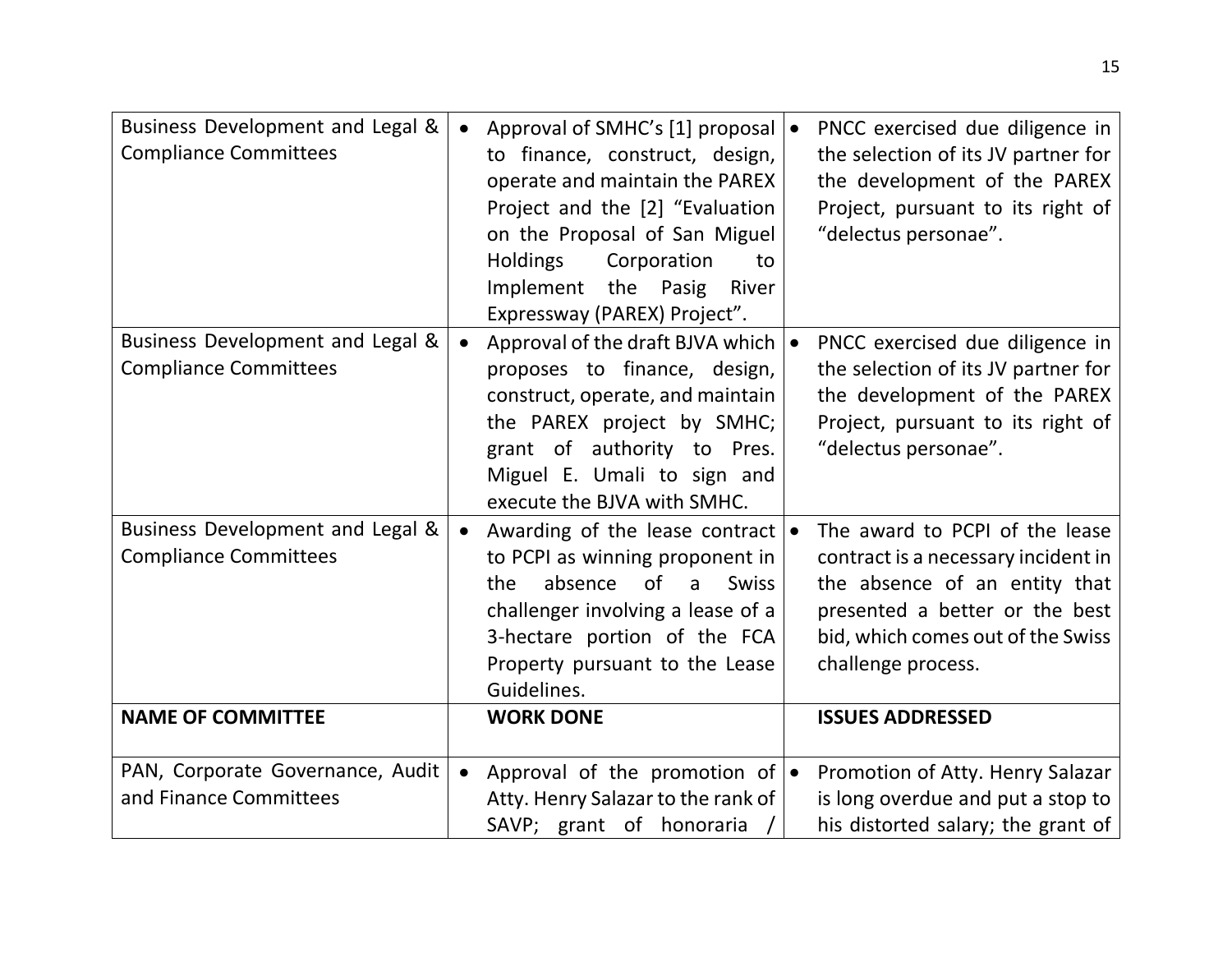|                                                                   |           | responsibility<br>premium<br>equivalent to 25% of the basic<br>salary of Ms. Flery Mejorada<br>while she was the Acting<br>Controller.                                                                                                                                                                                                                                         | honoraria to Ms. Flery Mejorada<br>is a recognition / commendation<br>of her sacrifices for the Company.                               |
|-------------------------------------------------------------------|-----------|--------------------------------------------------------------------------------------------------------------------------------------------------------------------------------------------------------------------------------------------------------------------------------------------------------------------------------------------------------------------------------|----------------------------------------------------------------------------------------------------------------------------------------|
|                                                                   |           | Purchase of three (3) units of $\bullet$<br>Toyota Innova for the estimated<br>price of One Million Two<br>Hundred Fifty Nine Thousand<br>Pesos (Php1,259,000.00) per<br>unit, or for a total estimated<br>amount of Three Million Seven<br>Hundred<br>Seventy<br>Seven<br>Thousand<br>Pesos<br>(Php3,777,000,00);                                                             | The Board of Directors deems it<br>desirable<br>the<br>best<br>and<br>in<br>interests of the Corporation to<br>acquire these vehicles. |
| PAN, Finance, Audit and Corporate<br><b>Governance Committees</b> | $\bullet$ | Authorization for the Company $\bullet$<br>to: [1] open a new account with<br>Land Band of the Philippines,<br>Bicutan Branch and the said<br>account be enrolled in the<br>Bureau of Internal Revenue's<br>Electronic Filing and Payment<br>System or eFPS, under such<br>terms and conditions as may be<br>mutually agreed upon, where<br>the periodic filing of returns and | It resolved the ease and facility of<br>transacting with the Government<br>through electronic means.                                   |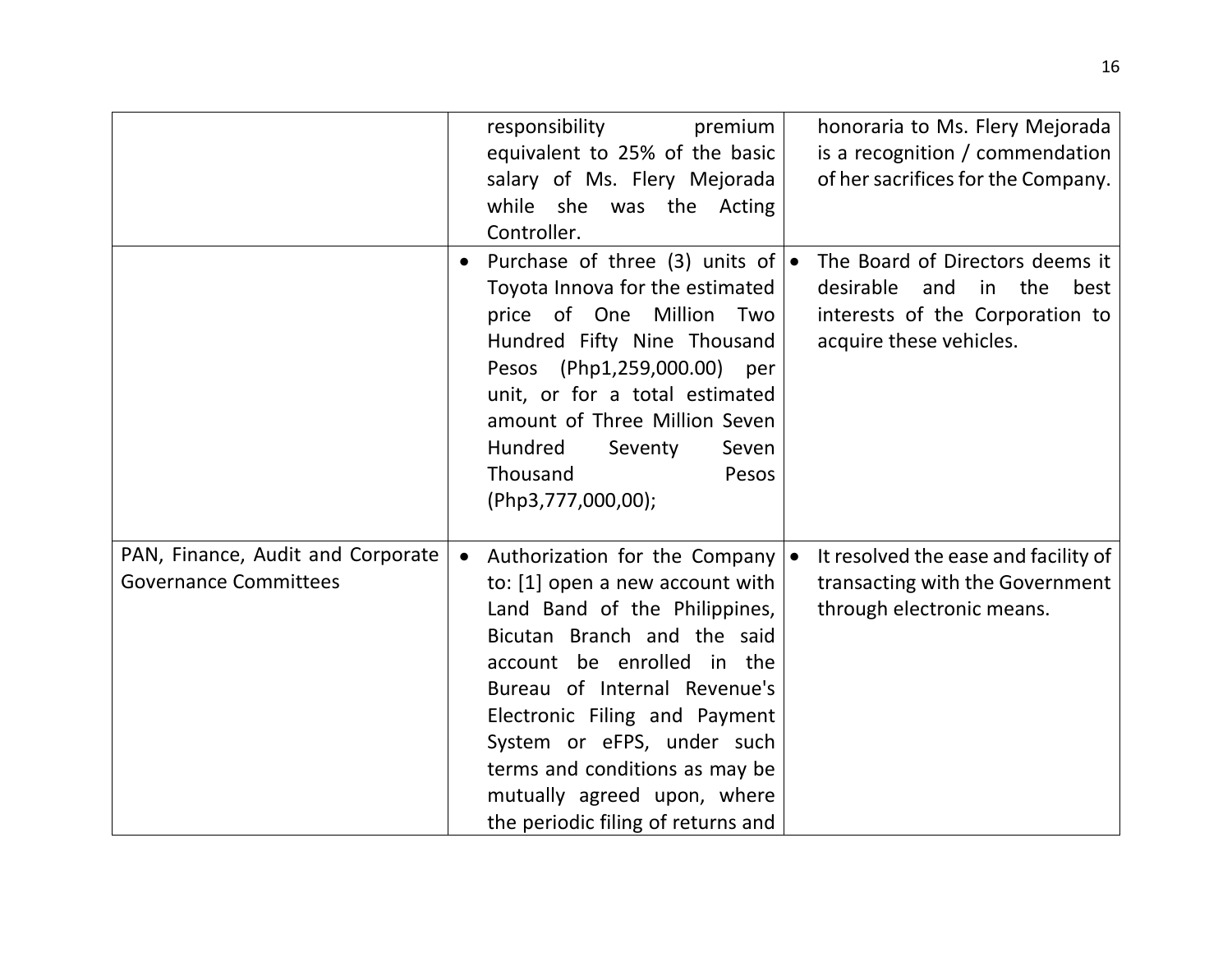| payment of taxes to the           |
|-----------------------------------|
| Philippine Government<br>be       |
| transmitted electronically        |
| through eFPS; [2] that the        |
| Corporation be authorized to file |
| the returns and remit periodic    |
| tax payments to the Bureau of     |
| Internal Revenue through the      |
| said account; [3] that any one    |
| (1) of the following officers     |
| namely: Cristy M. Mediavillo,     |
| Veronica B. Tacderas, Paul C.     |
| Vicente, be authorized to enroll  |
| in the eFPS, to receive and hold  |
| the password and user ID for      |
| eFPS for purposes of filing the   |
| returns and remitting the tax     |
| payments, to terminate or         |
| cancel enrollment with the        |
| Bureau of Internal Revenue, and   |
| to sign, countersign, execute and |
| deliver any and all documents or  |
| papers necessary in order to      |
| effect the foregoing matters.     |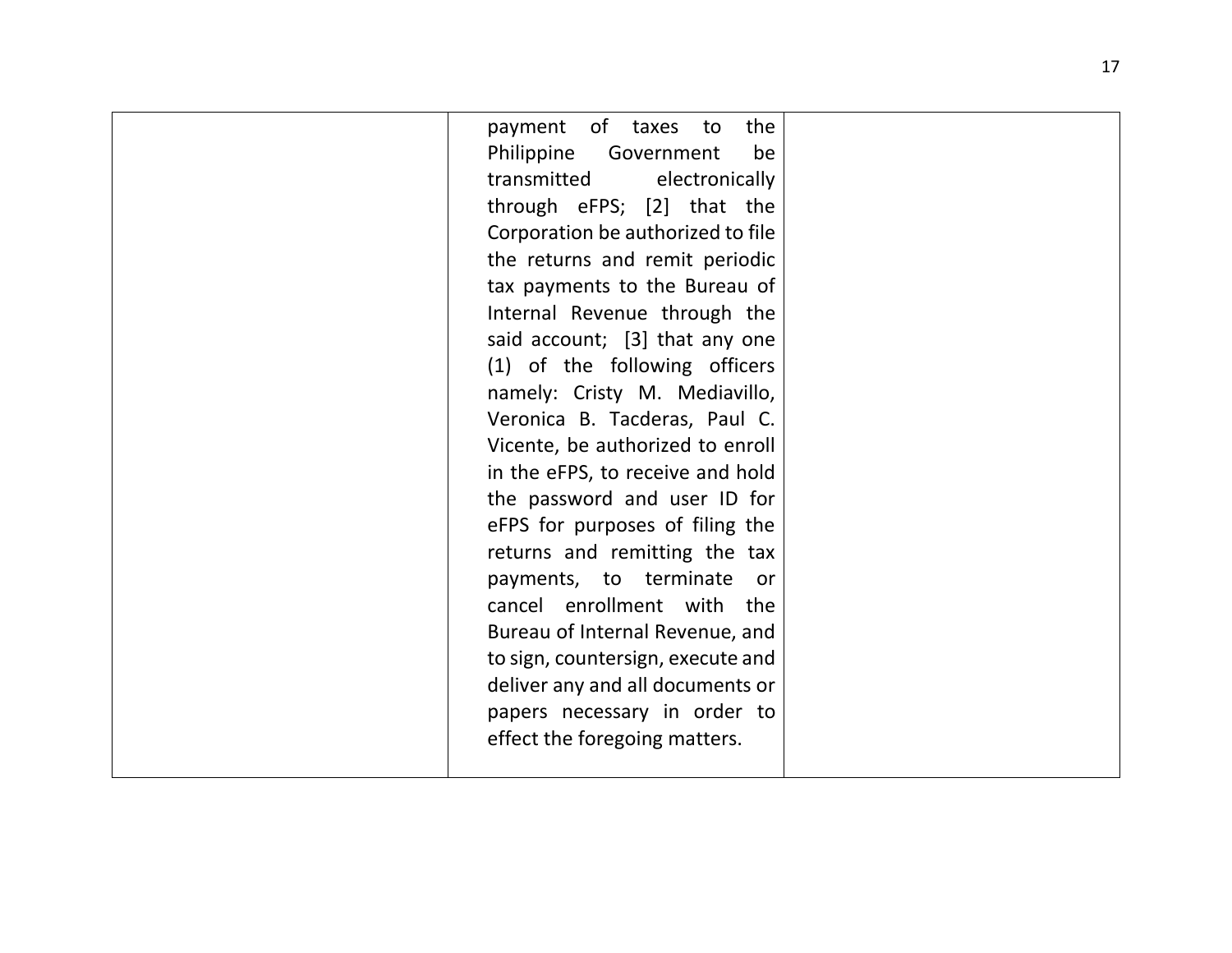| Finance, Audit, and<br>Corporate<br><b>Governance Committees</b> | $\bullet$ | Authority to<br>reactivate<br>its  ●<br>account with the Land Bank of<br>the Philippines, Calamba Branch<br>under Account No. 0542-1043-<br>33, which account becomes<br>dormant as the same was put on<br>hold due to the Notice of<br>Garnishment Order in the case<br>of Eurasia Heavy Industries, Inc.<br>vs. PNCC docketed as Civil Case<br>No. CEB-6289."; Authority to<br>close the said account after its<br>reactivation, and the amount<br>deposited therein be transferred<br>to Corporation's account with<br>the Land Bank of the Philippines,<br>Bicutan Branch."; Authority of<br>the President and CEO and/or<br>the Head, Treasury Department<br>to execute, sign and deliver any<br>and all documents to accomplish | Such actions are intended to<br>promote the best interest of the<br>Company.                                     |
|------------------------------------------------------------------|-----------|---------------------------------------------------------------------------------------------------------------------------------------------------------------------------------------------------------------------------------------------------------------------------------------------------------------------------------------------------------------------------------------------------------------------------------------------------------------------------------------------------------------------------------------------------------------------------------------------------------------------------------------------------------------------------------------------------------------------------------------|------------------------------------------------------------------------------------------------------------------|
|                                                                  |           | the above.                                                                                                                                                                                                                                                                                                                                                                                                                                                                                                                                                                                                                                                                                                                            |                                                                                                                  |
| Business Development and Legal &<br><b>Compliance Committees</b> | $\bullet$ | Adoption and approval of the $\bullet$<br>revised Terms of Reference<br>(TOR)<br>for<br>the<br>lease<br>and<br>development of the 9.9 PNCC                                                                                                                                                                                                                                                                                                                                                                                                                                                                                                                                                                                            | That Management did its due<br>diligence in relation to the lease<br>and development of the 9.9 FCA<br>Property. |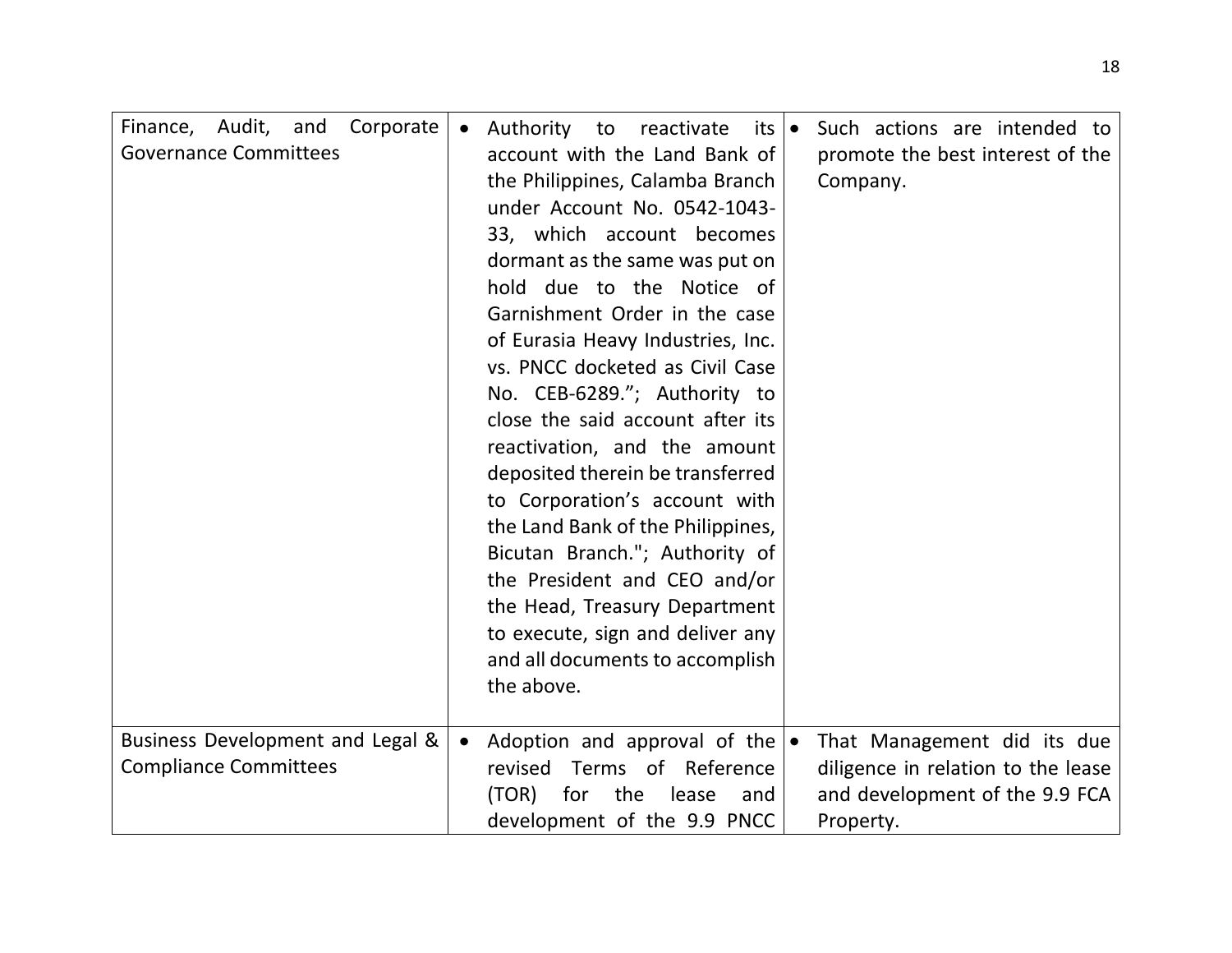|                        | FCA Property; to inform and<br>secure the necessary clearance /<br>approval for the proposed lease<br>and development of the 9.9 FCA<br>Property from the Office of the<br>President (OP); authority of<br>Pres. & CEO Miguel E. Umali to<br>write the OP for this purpose;<br>and to publish the invitation to<br>bid after the requisite clearance<br>/ approval from the OP is<br>secured.                                                                                              |                                                                                                                                                                                         |
|------------------------|--------------------------------------------------------------------------------------------------------------------------------------------------------------------------------------------------------------------------------------------------------------------------------------------------------------------------------------------------------------------------------------------------------------------------------------------------------------------------------------------|-----------------------------------------------------------------------------------------------------------------------------------------------------------------------------------------|
| <b>Audit Committee</b> | • Audit<br>Committee   •<br>recommendation<br>$\lceil 1 \rceil$<br>to<br>recommit the Audited Financial<br>Statements (AFS) for the year<br>2018 to Management to enable<br>the latter to review and prepare<br>the<br>necessary<br>answer<br>and<br>comment, and to address the<br>AOMs; [2] enable the latter to<br>review<br>the<br>and<br>prepare<br>necessary response, and to<br>address the audit observation<br>(AOMs.)<br>mentioned<br>memos<br>therein; and [3] that a letter be | The AOM enables both the Board<br>and Management to know the<br>nature, effects and<br>proper<br>treatment of an AOM as it is our<br>responsibility to account for<br>Government funds. |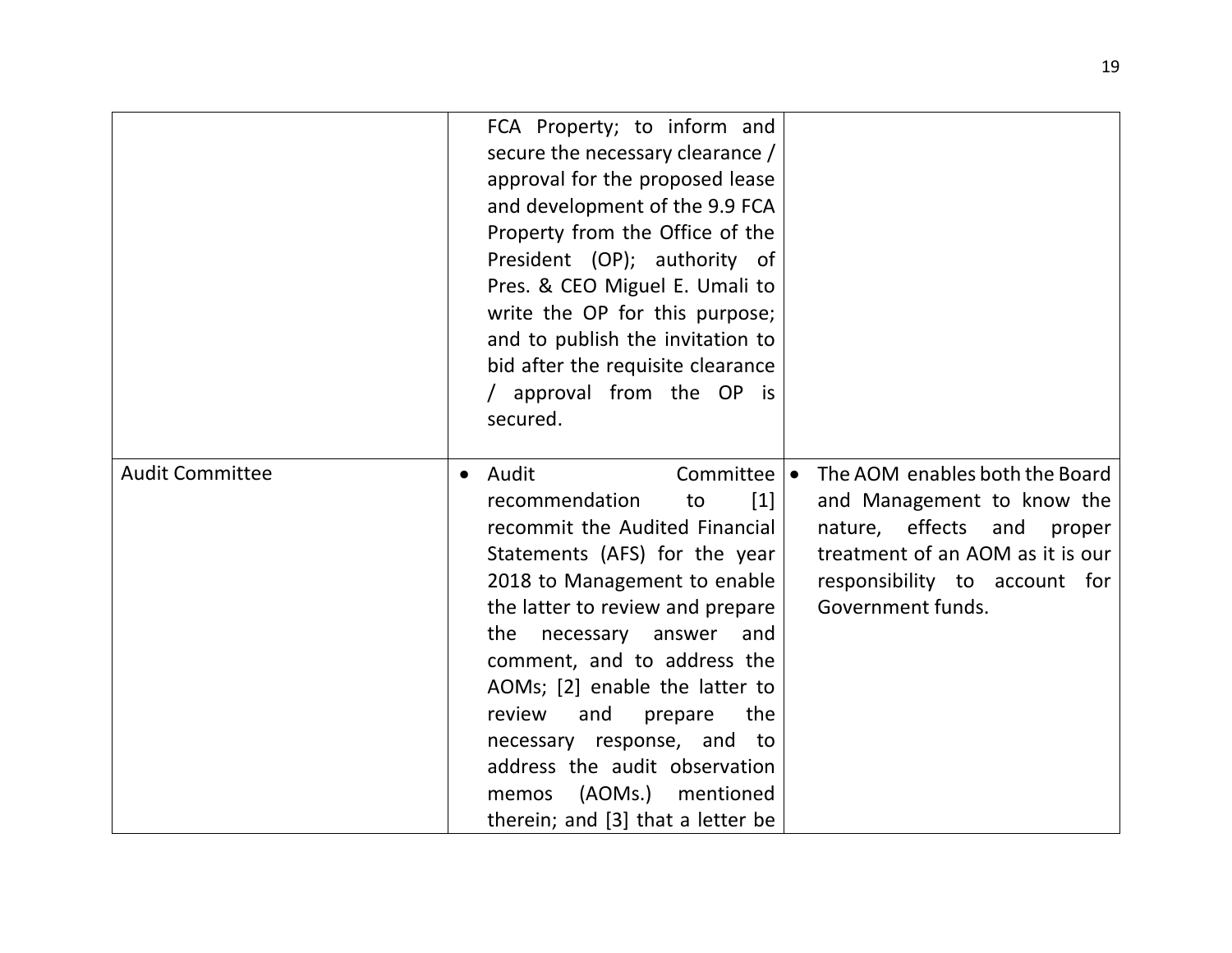|                                            | sent to COA with a request to<br>audit ASDI.                                                                                                                               |                                                                                                                                                                                                                                                                                                                                           |
|--------------------------------------------|----------------------------------------------------------------------------------------------------------------------------------------------------------------------------|-------------------------------------------------------------------------------------------------------------------------------------------------------------------------------------------------------------------------------------------------------------------------------------------------------------------------------------------|
| <b>NAME OF COMMITTEE</b>                   | <b>WORK DONE</b>                                                                                                                                                           | <b>ISSUES ADDRESSED</b>                                                                                                                                                                                                                                                                                                                   |
| <b>Business Development Committee</b>      | Authority of Management to $\bullet$<br>secure the services of at least<br>two (2) Special Appraisers that<br>will conduct a special appraisal<br>of the 9.9 FCA Property. | <b>There</b><br>relevant<br>factors<br>are<br>existing on the 9.9 hectare FCA<br>Property i.e. pending cases,<br>issues relating to its title, that<br>taken<br>not<br>into<br>were<br>consideration by the annual<br>Appraisal Report which needs to<br>be rectified before the said<br>property will be leased through<br>open bidding. |
| <b>PAN Committee</b>                       | Nomination and acceptance of $\bullet$<br>$\bullet$<br>the Chairmanship of the PAN<br>Committee by Director Salvador<br>B. Calanoy IV.                                     | To infuse equal chances in<br>leading a particular committee to<br>all the directors.                                                                                                                                                                                                                                                     |
| PAN and Corporate Governance<br>committees | Approval of the PNCC Citizen's $\bullet$<br>Charter.                                                                                                                       | Citizen's Charter<br>The<br>is i<br>in<br>compliance with RA No. 9485,<br>"The Anti Red Tape Act of 2007".                                                                                                                                                                                                                                |
| <b>NAME OF COMMITTEE</b>                   | <b>WORK DONE</b>                                                                                                                                                           | <b>ISSUES ADDRESSED</b>                                                                                                                                                                                                                                                                                                                   |
| <b>All Committees</b>                      | The need to call a stockholders'<br>meeting at ASDI immediately                                                                                                            | Resuscitation of ASDI as an on-<br>$\bullet$<br>going concern.                                                                                                                                                                                                                                                                            |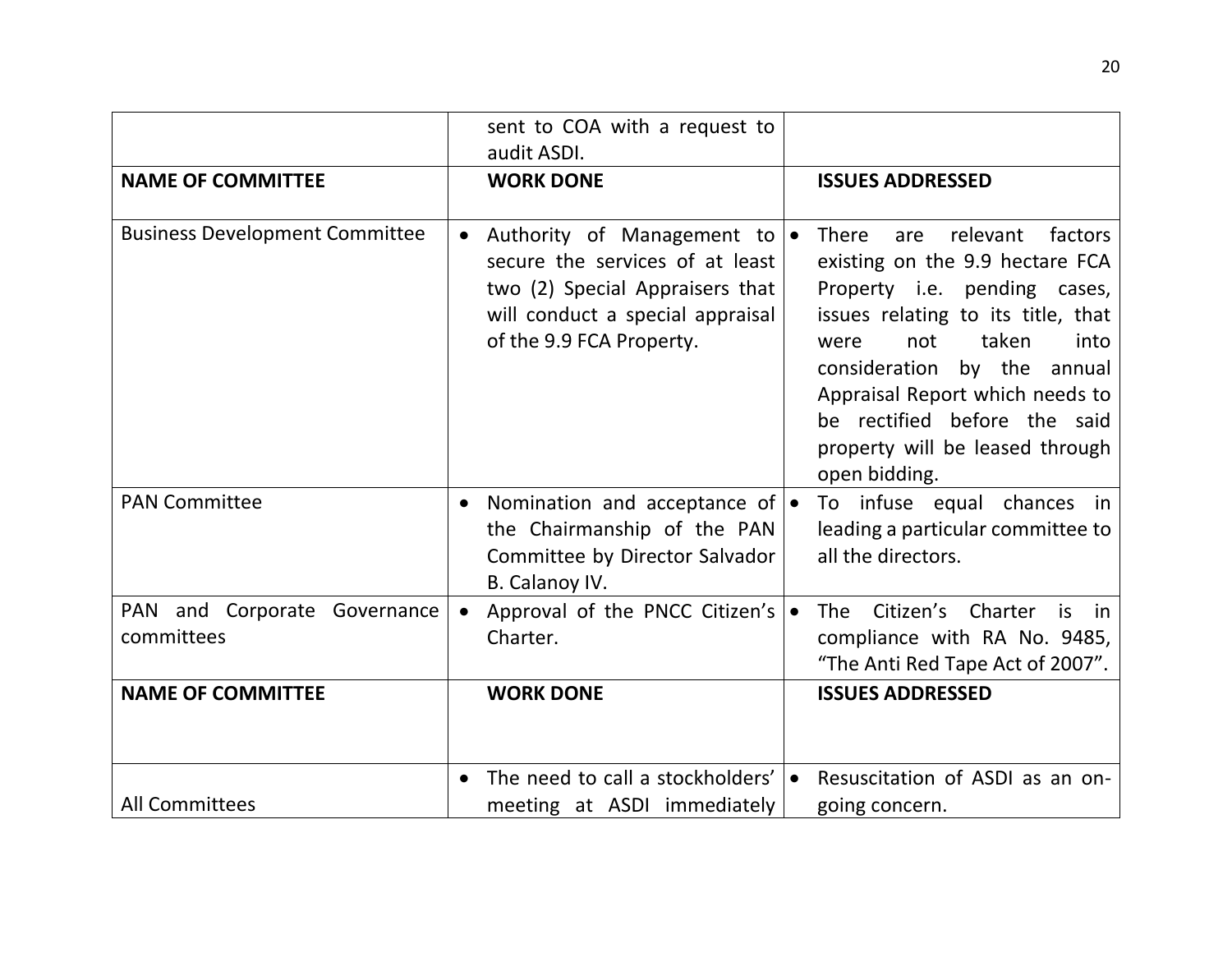|                                                                            | and correspondingly inform GCG<br>of our action.                                                                                                                                                                                                                                                                                                                                                                                                                                                                                                                                                                           |                                                                              |
|----------------------------------------------------------------------------|----------------------------------------------------------------------------------------------------------------------------------------------------------------------------------------------------------------------------------------------------------------------------------------------------------------------------------------------------------------------------------------------------------------------------------------------------------------------------------------------------------------------------------------------------------------------------------------------------------------------------|------------------------------------------------------------------------------|
| <b>All Committees</b>                                                      | Nomination of Director Salvador   •<br>$\bullet$<br>Calanoy<br>IV,<br>Director<br>В.<br>Mohamad Taha A. Guinomla,<br>Director William T. Yu, Director<br>Jonathan S. Avancena, Director<br>Lamberto B. Mercado, Jr., and<br>Director Pedro B. Cabatingan, Jr.<br>to the DISC Board.                                                                                                                                                                                                                                                                                                                                        | There is a need to appoint<br>nominees to the DISC Board.                    |
| Corporate Governance and Legal & $\bullet$<br><b>Compliance Committees</b> | Authorizing the Legal department  <br>to prepare the letter to GCG to be<br>signed by Corporate Secretary in<br>order to inquire on [1] the status<br>of the GCG letter dated 17 August<br>2019 re the appointment of<br>independent directors, [2] the<br>requirement under the new<br>corporation code to call for a<br>regular<br>stockholders<br>annual<br>meeting, [3] for the company to<br>bring to the attention of GCG the<br>letter received from Wellex re<br>their desire<br>to<br>appoint<br>a<br>representative in the<br>board<br>representing their shares they are<br>holding / representing; and [4] for | Management's exercise of due<br>diligence on the matters threated<br>herein. |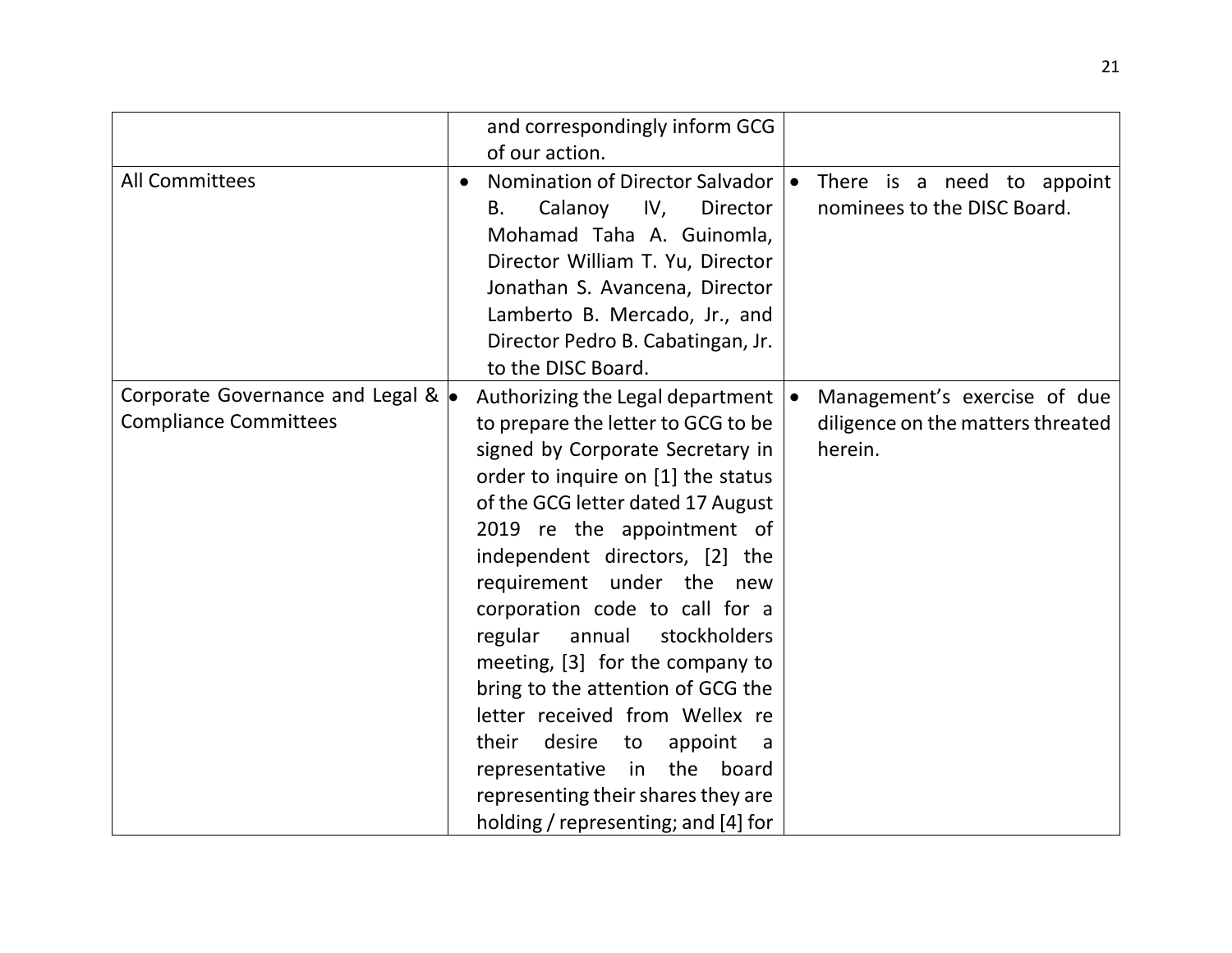|                                       | the Corporate Governance and<br>Legal<br>committees<br>and<br>to<br>recommend the calling of an<br>annual stockholders' meeting<br>after receiving clarification or<br>guidance from GCG. |                                                                                                                                                                                                                                                                                                                                                                                                                                                                        |
|---------------------------------------|-------------------------------------------------------------------------------------------------------------------------------------------------------------------------------------------|------------------------------------------------------------------------------------------------------------------------------------------------------------------------------------------------------------------------------------------------------------------------------------------------------------------------------------------------------------------------------------------------------------------------------------------------------------------------|
| <b>Corporate Governance Committee</b> | Adoption of Management's   •<br>$\bullet$<br>version on the "whistle blowing"<br>policy.                                                                                                  | It aims to enable PNCC officers<br>and employees to report and<br>testify on matters involving acts<br>and omissions of its directors,<br>officers, and employees on<br>matters that are deemed illegal,<br>of<br>unethical, violative<br>the<br>principles of good governance,<br>and/or are contrary to public<br>policy and morals, promote<br>unsound and unhealthy business<br>practices that are<br>grossly<br>disadvantageous to PNCC and/or<br>the Government. |
| <b>NAME OF COMMITTEE</b>              | <b>WORK DONE</b>                                                                                                                                                                          | <b>ISSUES ADDRESSED</b>                                                                                                                                                                                                                                                                                                                                                                                                                                                |
| <b>Corporate Governance Committee</b> | Approval of the<br>Corporate $\bullet$ It<br>$\bullet$<br><b>Governance Charter</b>                                                                                                       | accommodated<br>certain<br>the<br>Corporate<br>revisions<br>on<br>Governance Charter.                                                                                                                                                                                                                                                                                                                                                                                  |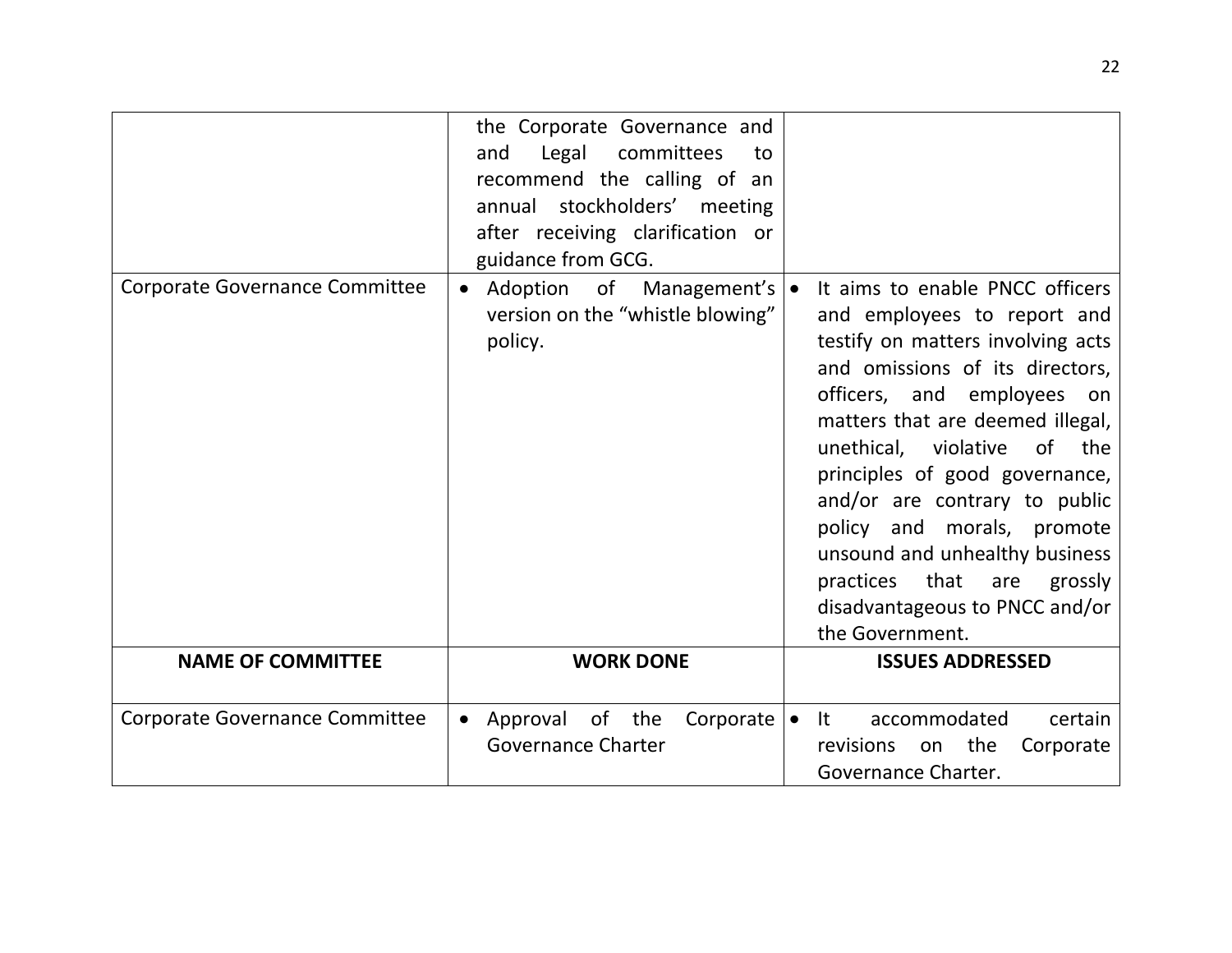| <b>Finance and Audit Committees</b>   |           | Appropriation of a supplemental $\bullet$<br>budget amounting to PESOS:<br>Million<br>five<br>Hundred<br>Four<br>(PHP4,500,000.00)<br>for<br>the<br>purchase of three (3) units of<br>Toyota Innova vehicles through<br>the DBM Procurement Service.                                                                                                                                                                                                                                |           | The Board of Directors deems it<br>desirable<br>the<br>and<br>in<br>best<br>interests of the Corporation to<br>acquire these vehicles. |
|---------------------------------------|-----------|-------------------------------------------------------------------------------------------------------------------------------------------------------------------------------------------------------------------------------------------------------------------------------------------------------------------------------------------------------------------------------------------------------------------------------------------------------------------------------------|-----------|----------------------------------------------------------------------------------------------------------------------------------------|
| <b>PAN Committee</b>                  | $\bullet$ | Nomination and appointment of   •<br>Director Pedro B. Cabatingan, Jr.<br>Chairman<br>of<br>the<br>PAN<br>as<br>Committee.                                                                                                                                                                                                                                                                                                                                                          |           | Director Salvador B. Calanoy IV<br>his resignation<br>tendered<br>as<br>Chairman of the PAN committee<br>effective 7 August 2019.      |
| <b>Audit and Finance Committees</b>   | $\bullet$ | Allotment of the amount of $\bullet$<br>Million<br>PESOS: Eighteen<br>Six<br>Hundred<br>Seventy<br>Three<br>Thousand, One Hundred Seventy<br>55/100<br>and<br>Two<br>(PHP18,673,172.55) as payment<br>to be made by PNCC in favor of<br>Hydro-Cure Enterprises as per<br>Decision<br><b>COA</b><br>dated<br>27<br>September 2017; Authority of<br>Pres. Miguel E. Umali to issue<br>and<br>sign the corresponding<br>favor<br><sub>of</sub><br>check<br>in<br>the<br>subcontractor. |           | PNCC intends to honor<br>its<br>business commitments.                                                                                  |
| <b>Legal and Compliance Committee</b> | $\bullet$ | Authority of Pres. Miguel E.<br>Umali to file an administrative                                                                                                                                                                                                                                                                                                                                                                                                                     | $\bullet$ | Management's exercise of due<br>diligence intended for the self-                                                                       |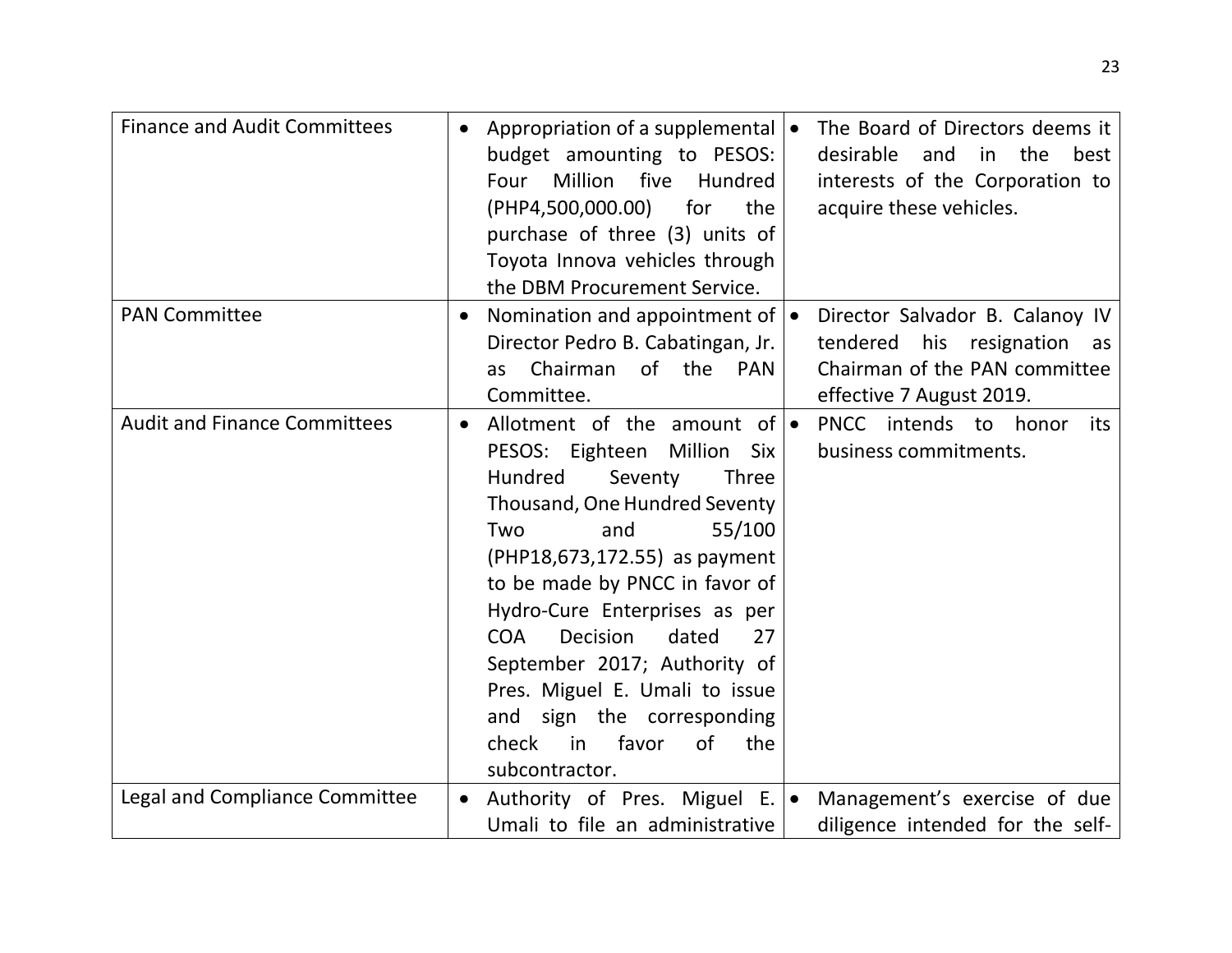|                                       | complaint against IAC with the<br>Insurance Commissioner<br>and<br>administrative<br>another<br>complaint against the concerned<br>Labor Arbiter with the NLRC.                                                                                                 | preservation of the Company<br>against all acts inimical to its<br>interest after it was discovered<br>that IAC is under conservatorship<br>allegedly because it failed to<br>come up with the necessary<br>capitalization requirement at the<br>of<br><b>Office</b><br>the<br>Insurance<br>Commissioner. |
|---------------------------------------|-----------------------------------------------------------------------------------------------------------------------------------------------------------------------------------------------------------------------------------------------------------------|-----------------------------------------------------------------------------------------------------------------------------------------------------------------------------------------------------------------------------------------------------------------------------------------------------------|
| <b>NAME OF COMMITTEE</b>              | <b>WORK DONE</b>                                                                                                                                                                                                                                                | <b>ISSUES ADDRESSED</b>                                                                                                                                                                                                                                                                                   |
| <b>Business Development Committee</b> | Requirement that in every STOA $\vert \bullet \vert$<br>$\bullet$<br>negotiations, at least two (2)<br>members<br>of<br>the<br><b>Business</b><br>Development committee will<br>perform oversight functions<br>during the conduct of said STOA<br>negotiations. | Due diligence requirement that<br>was taken into consideration<br>after the commencement of<br>STOA negotiations re the QBEX<br>project as soon as the assignment<br>of usufruct is approved by the<br>OP.                                                                                                |
| <b>PAN Committee</b>                  | Approval of the PNCC Scorecard<br>for 2020                                                                                                                                                                                                                      | Approval was done upon the<br>recommendation of the PAN<br>committee                                                                                                                                                                                                                                      |
| <b>NAME OF COMMITTEE</b>              | <b>WORK DONE</b>                                                                                                                                                                                                                                                | <b>ISSUES ADDRESSED</b>                                                                                                                                                                                                                                                                                   |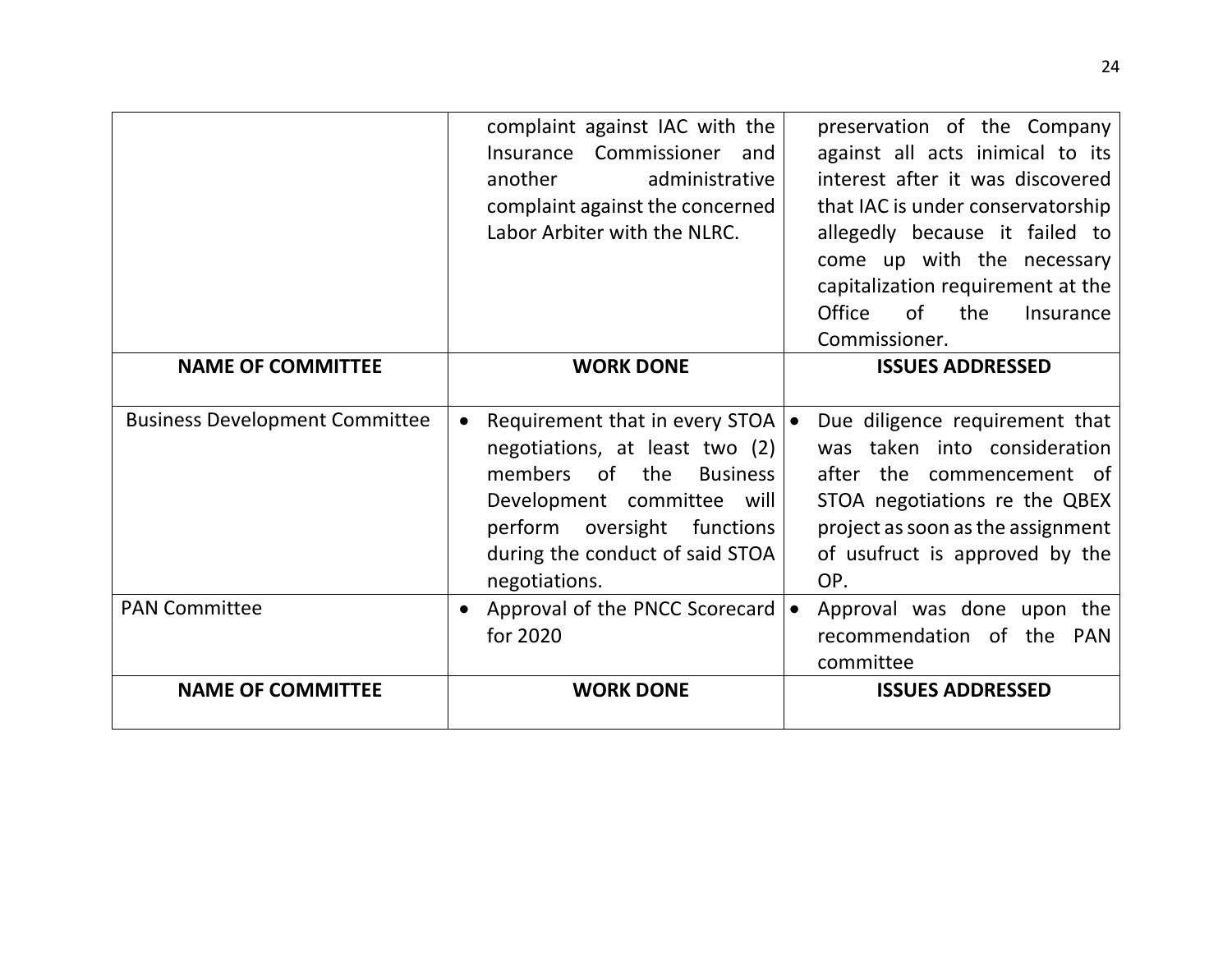| PAN, Corporate Governance, and<br>Legal & Compliance Committees | Appointment of the Corporate $\bullet$<br>$\bullet$<br>Secretary, Atty. Mariano Jesus S.<br>Averia,<br>the<br>Company<br>Comptroller,<br>Ms.<br>Veronica<br>Tacderas, to be assisted by MIS<br>Manager, Ms. Rose Delivios,<br>respectively<br>the<br>duly<br>as<br>authorized representative<br>of<br>PNCC to the GOCC Leadership<br>Monitoring system (GLMS) and<br>the GOCC Monitoring System<br>$(GMS)$ . | In compliance with GCG MC No.<br>2014-02.                                                                                                                     |
|-----------------------------------------------------------------|--------------------------------------------------------------------------------------------------------------------------------------------------------------------------------------------------------------------------------------------------------------------------------------------------------------------------------------------------------------------------------------------------------------|---------------------------------------------------------------------------------------------------------------------------------------------------------------|
| <b>Corporate Governance Committee</b>                           | Adoption of the implementing $\bullet$<br>rules and regulations of R.A No.<br>11032, otherwise known as the<br>"Ease of Doing Business and<br><b>Efficient Government Service and</b><br>Delivery Act".                                                                                                                                                                                                      | In compliance with RA No. 11032<br>wherein the implementing rules<br>and regulations were published<br>in a newspaper of general<br>circulation on July 2019. |
| <b>Corporate Governance Committee</b>                           | Nomination and appointment of<br>$\bullet$<br>Director Salvador B. Calanoy IV,<br>Director Mohamad Taha A.<br>Guinomla, Director William T.<br>Director<br>Jonathan<br>S.<br>Yu,<br>Avancena, Director Lamberto B.<br>Mercado, Jr., and Director Pedro<br>B. Cabatingan, Jr. to the Board of<br>Directors of CDCP Farms.                                                                                     | There is a need to a nominate and<br>appoint directors to the Board of<br><b>CDCP Farms.</b>                                                                  |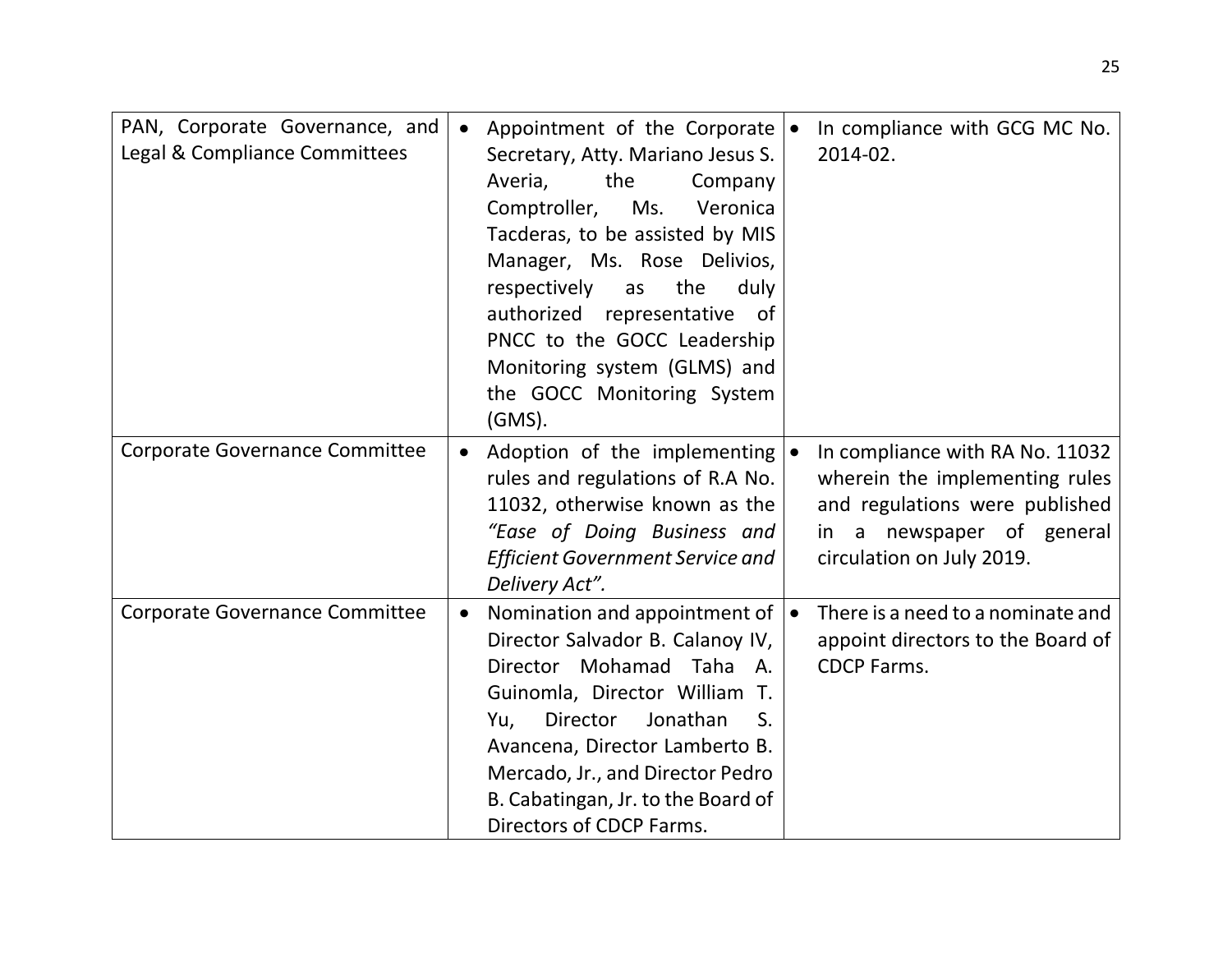| Corporate Governance and PAN<br>Committees<br><b>NAME OF COMMITTEE</b> | Appointment of Mr. Renato M. $\bullet$<br>$\bullet$<br>Monsanto<br>Assistant<br>as<br>Corporate Secretary.<br><b>WORK DONE</b>                                                                                                                                                                                                                                                                                                                                                                                                                                                                                                                            | There is a need to appoint an<br><b>Assistant Corporate Secretary.</b><br><b>ISSUES ADDRESSED</b>                              |
|------------------------------------------------------------------------|-----------------------------------------------------------------------------------------------------------------------------------------------------------------------------------------------------------------------------------------------------------------------------------------------------------------------------------------------------------------------------------------------------------------------------------------------------------------------------------------------------------------------------------------------------------------------------------------------------------------------------------------------------------|--------------------------------------------------------------------------------------------------------------------------------|
| <b>Business Development Committee</b>                                  | Authority of Pres. Miguel E.   •<br>Umali to sign the Lease Contract<br>with PCPI.                                                                                                                                                                                                                                                                                                                                                                                                                                                                                                                                                                        | PCPI and PNCC have already<br>agreed with the provisions of the<br>Lease Contract as finalized and<br>reviewed by OGCC.        |
| <b>Business Development Committee</b>                                  | Authority of President and CEO,  .<br>$\bullet$<br>Atty. MIGUEL E. UMALI, to: (1)<br>attend and<br>represent the<br>Corporation at any Annual or<br>Meeting<br>Special<br>of<br>the<br>Stockholders of Citra Intercity<br>Tollways, Inc. (CITI), or any and<br>postponements<br>all<br>and/or<br>adjournments thereof including<br>the Special Meeting of the CITI<br><b>Stockholders</b><br>scheduled<br>on<br>Monday, 30 September 2019 at<br>2:25 p.m. to be held at the Board<br>Room,<br>San<br>8/F<br>Miguel<br>Corporation-HOC, 40 San Miguel<br>Avenue, Mandaluyong<br>City,<br>Philippines; and (2) vote upon<br>any and all matters to be taken | There is a need to represent<br>PNCC in the special or annual<br>stockholders' meeting of Citra<br>Intertollways, Inc. (CITI). |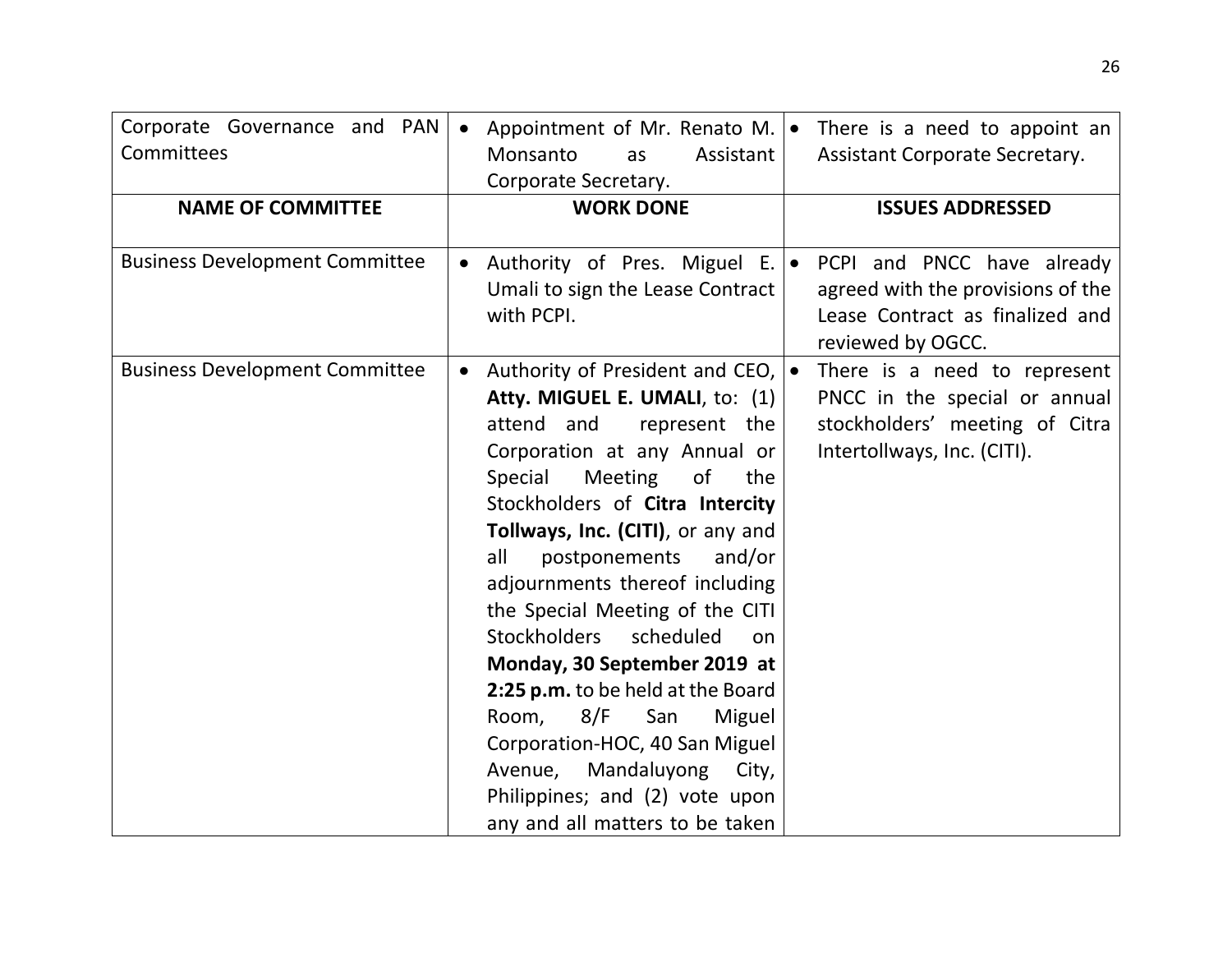|                                       |           | up at any such meetings,                |                                     |
|---------------------------------------|-----------|-----------------------------------------|-------------------------------------|
|                                       |           | according to the number of              |                                     |
|                                       |           | shares of stock in CITI of which        |                                     |
|                                       |           | the Corporation is the lawful and       |                                     |
|                                       |           | beneficial owner."                      |                                     |
| Business Development and Legal &      | $\bullet$ | Amendment of the date of $\bullet$      | Tokagawa was only able to           |
| <b>Compliance Committees</b>          |           | effectivity of the Lease Contract       | a temporary<br>secure<br>quarry     |
|                                       |           | with Tokagawa to 1 September            | permit on 18 September 2019         |
|                                       |           | 2019 for a period of five (5)           | which is valid only for a period of |
|                                       |           | years.                                  | sixty (60) days.                    |
| <b>NAME OF COMMITTEE</b>              |           | <b>WORK DONE</b>                        | <b>ISSUES RESOLVED</b>              |
|                                       |           |                                         |                                     |
| <b>Corporate Governance Committee</b> |           | of<br>Chairman $\bullet$<br>Appointment | Section 16.2.3 of the Code of       |
|                                       |           | Herculano C. Co, Jr. as Chairman        | Corporate Governance mandates       |
|                                       |           | of the Corporate Governance             | Chairman<br>of the<br>that the      |
|                                       |           | committee, with Director Pedro          | Corporate<br>Governance             |
|                                       |           | B. Cabatingan, Jr. as Vice              | Committee<br>should<br>be<br>the    |
|                                       |           | chairman.                               | Chairman of the Board.              |
| <b>Business Development Committee</b> | $\bullet$ | Authority of the President and  .       | There is a need to execute an       |
|                                       |           | CEO to sign and execute an              | amended lease contract with         |
|                                       |           | Amendment<br>the<br>to<br>Lease         | after the Board<br>Tokagawa         |
|                                       |           | Contract with Tokagawa Global           | approved the date of effectivity    |
|                                       |           | reflecting<br>Corporation<br>the        | of the said contract on 1           |
|                                       |           | amended date of effectivity             | September 2019 for a period of      |
|                                       |           | which shall be for a fixed period       | five (5) years.                     |
|                                       |           | starting on 1 September 2019            |                                     |
|                                       |           | until 31 August 2024 unless             |                                     |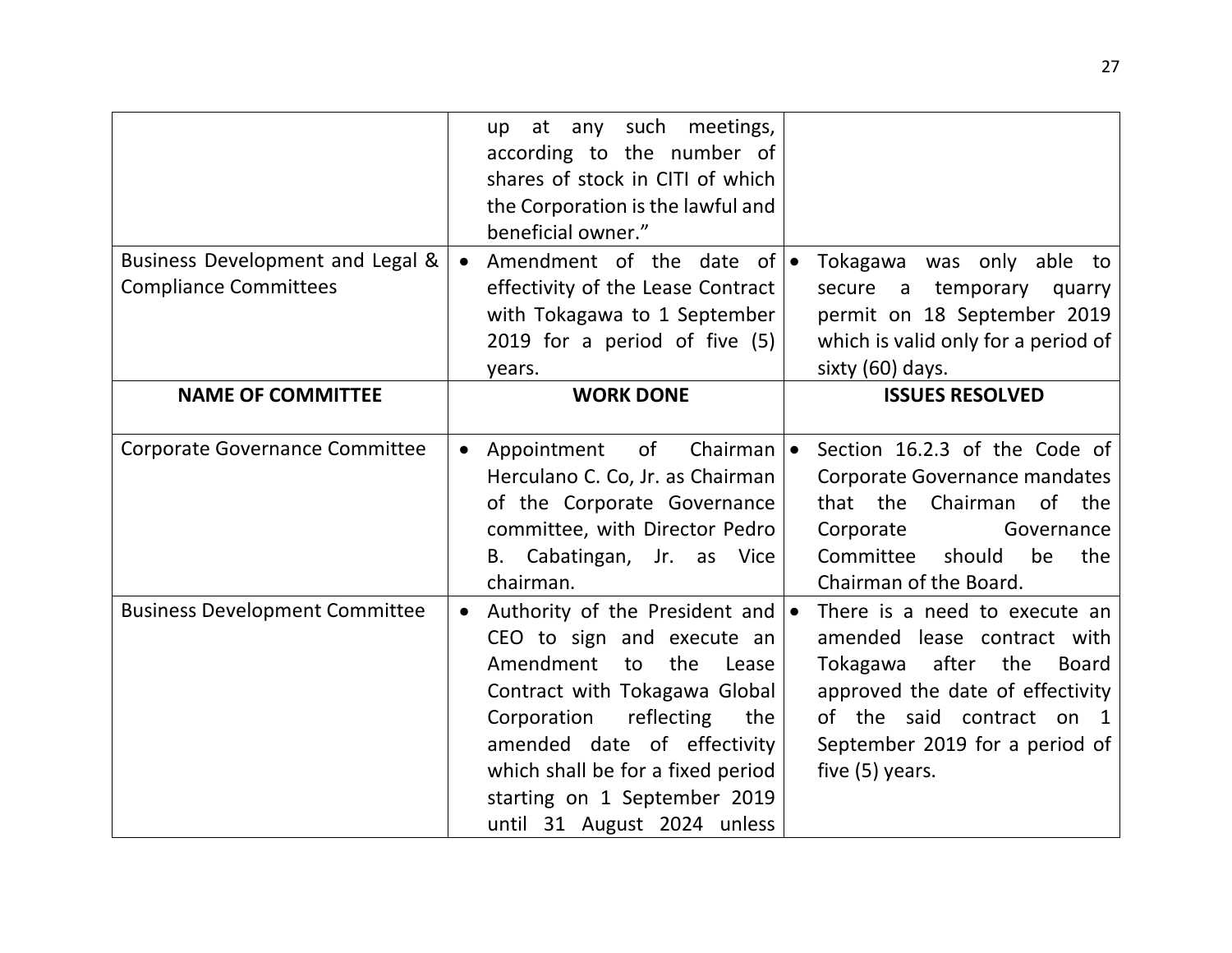|                                     | otherwise terminated at an<br>earlier time by PNCC for a<br>reasonable time. |                                           |
|-------------------------------------|------------------------------------------------------------------------------|-------------------------------------------|
| Business Development and Finance  . | Renewal of the Directors and                                                 | There is a need to renew and<br>$\bullet$ |
| Committees                          | <b>Officers</b><br>Liability<br>Insurance                                    | increase the coverage of the              |
|                                     | (DOLI) under the same terms and                                              | DOLI.                                     |
|                                     | conditions but with an increased                                             |                                           |
|                                     | coverage of One hundred Million                                              |                                           |
|                                     | (Php100M), with a premium of                                                 |                                           |
|                                     | Million<br><b>Five</b><br>hundred<br>Two                                     |                                           |
|                                     | Thousand<br>Pesos                                                            |                                           |
|                                     | (Php2,500,000.00),<br>further                                                |                                           |
|                                     | authorizing Pres. Miguel E. Umali                                            |                                           |
|                                     |                                                                              |                                           |
|                                     | to sign the pertinent supporting                                             |                                           |
|                                     | documents for the renewal                                                    |                                           |
|                                     | thereof and the increase in                                                  |                                           |
|                                     | coverage".                                                                   |                                           |
| <b>NAME OF COMMITTEE</b>            | <b>WORK DONE</b>                                                             | <b>ISSUES RESOLVED</b>                    |
|                                     | Rechanneling of the amount of $\bullet$<br>$\bullet$                         | A very noble and worthy cause.            |
|                                     | PESOS: Five Hundred Thousand                                                 |                                           |
|                                     | (HP500,000.00) as aid for the                                                |                                           |
|                                     | earthquake victims of Mindanao                                               |                                           |
|                                     | instead of using the same as                                                 |                                           |
|                                     | supplemental budget to fund                                                  |                                           |
|                                     | the socio-civic activities during                                            |                                           |
|                                     | the Foundation Day.                                                          |                                           |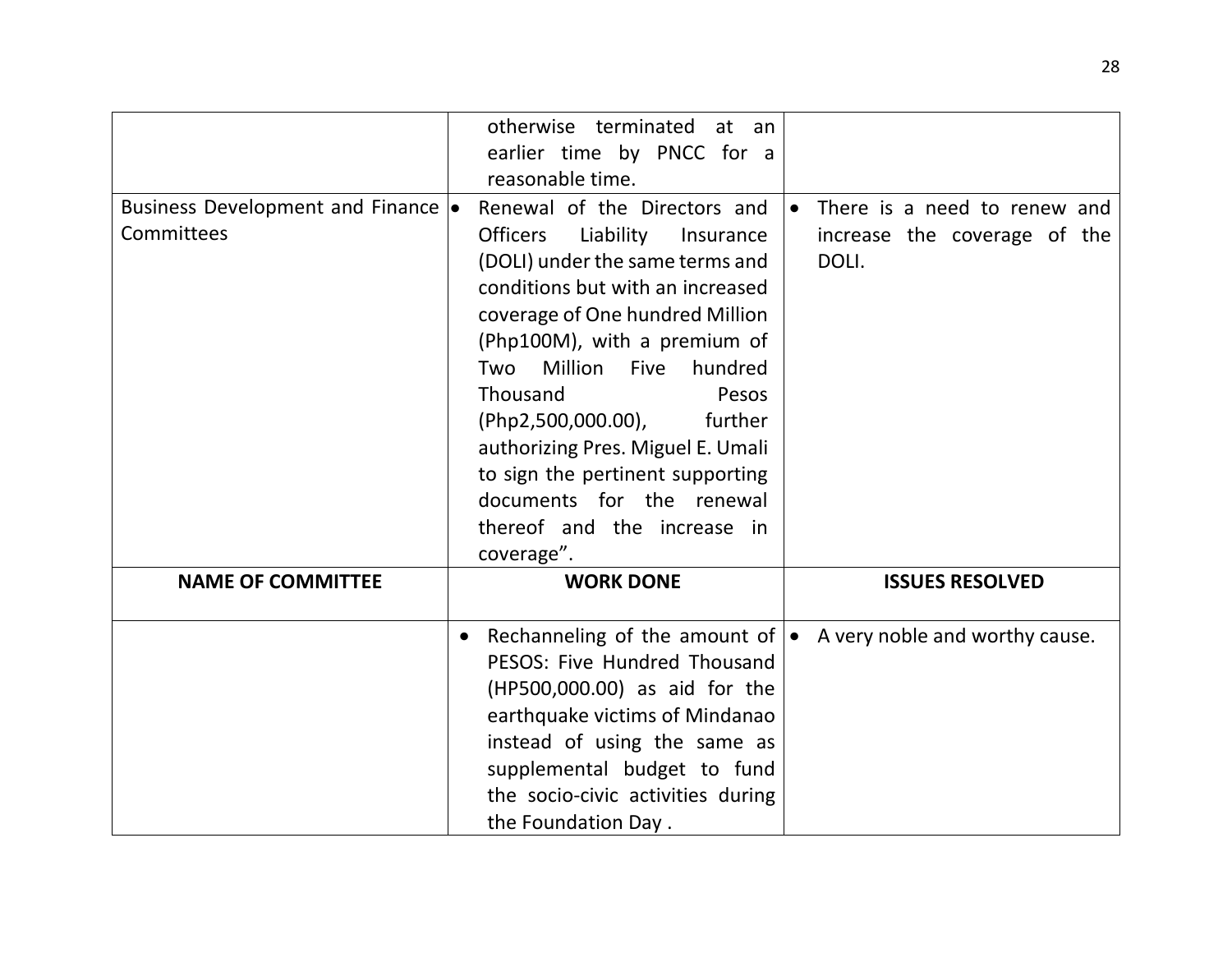|                                                                  | Authority of Mr. Justine E. Vitorillo to<br>receive the amount of Two Hundred<br>Twenty Eight Thousand Two Hundred<br>Twenty<br>Five<br>and<br>50/100<br>(PHP228,225.50) from the NLRC in<br>relation to the Federico Agaton case.                                                                                                                                                                                                                                                                                                                         | Representations were made at<br>the NLRC for the release of the<br>judgment amount.                                                                                 |
|------------------------------------------------------------------|------------------------------------------------------------------------------------------------------------------------------------------------------------------------------------------------------------------------------------------------------------------------------------------------------------------------------------------------------------------------------------------------------------------------------------------------------------------------------------------------------------------------------------------------------------|---------------------------------------------------------------------------------------------------------------------------------------------------------------------|
| <b>NAME OF COMMITTEE</b>                                         | <b>WORK DONE</b>                                                                                                                                                                                                                                                                                                                                                                                                                                                                                                                                           | <b>ISSUES RESOLVED</b>                                                                                                                                              |
| <b>Audit and Finance Committees</b>                              | Approval<br>of the<br>proposed $\bullet$<br>Operating<br><b>Budget</b><br>Corporate<br>(COB)                                                                                                                                                                                                                                                                                                                                                                                                                                                               | The COB was presented by<br>Management for the board's<br>approval.                                                                                                 |
| Business Development and Legal &<br><b>Compliance Committees</b> | Approval of the proposal of San $\bullet$<br>$\bullet$<br>Miguel Holdings Corporation<br>(SMHC) to develop, finance,<br>design, construct, operate and<br>maintain the Integrated Airport<br>Network<br>Toll<br>Expressway<br>of the<br>(IATEN) consisting<br>Northern Access Link, Southern<br>Access Link and the Central<br>Access Link Components be<br>approved via a Business Joint<br>Venture Agreement between<br>PNCC and SMHC pursuant to<br>Presidential Decree No. 1113, as<br>amended by Presidential Decree<br>1894; review<br>of the<br>No. | PNCC exercised due diligence in<br>the selection of its JV partner for<br>the development of the IATEN<br>Project, pursuant to its right of<br>"delectus personae". |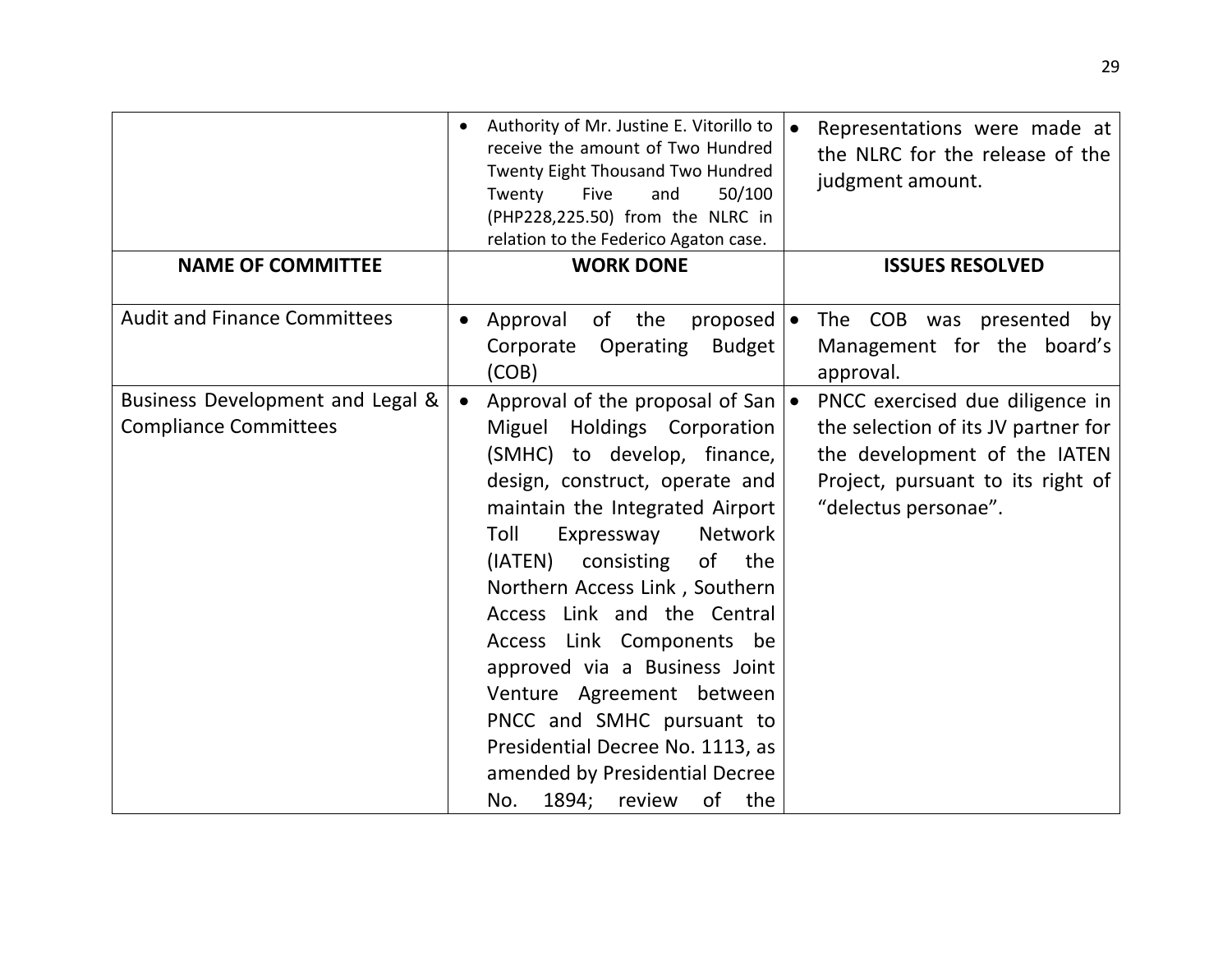|                                                           |           | proposed BJVA by the OGCC; and<br>for Management to inform the<br>OP about the assignment of the<br>usufruct of PNCC's franchise<br>under PD 1894 relative to the<br>IATEN project.                                                                                                                                                                                                                                                                                  |                                                                                                                                                                                                                                  |
|-----------------------------------------------------------|-----------|----------------------------------------------------------------------------------------------------------------------------------------------------------------------------------------------------------------------------------------------------------------------------------------------------------------------------------------------------------------------------------------------------------------------------------------------------------------------|----------------------------------------------------------------------------------------------------------------------------------------------------------------------------------------------------------------------------------|
| Business Development and Legal &<br>Compliance committees | $\bullet$ | Grant of authority to President<br>& CEO Miguel E. Umali to sign<br>and execute the Subscription<br>Agreement with Citra Central<br>Expressway Corp. (CCEC) for the<br>subscription to an additional Six<br>Million Two Hundred Thousand<br>(6,200,000) common shares of<br>CCEC out of the unissued capital<br>stock, at par value of One<br>Hundred Pesos (PHP100.00),<br>amounting to Six Hundred<br>Million<br>Twenty<br>(PHP620,000,000.00) worth of<br>shares. | There is a need for PNCC to enter<br>into a Subscription Agreement<br>with CCEC in order to complete<br>PNCC's 10% free carry shares in<br>CCEC after the approval by SEC of<br>the increase of its authorized<br>capital stock. |
| <b>Business Development Committee</b>                     | $\bullet$ | Election / appointment of $a \mid \bullet$<br>separate Treasurer who will be a<br>corporate officer.                                                                                                                                                                                                                                                                                                                                                                 | <b>The</b><br>Treasurer<br>be<br>must<br>a<br>corporate officer.                                                                                                                                                                 |
| Corporate Governance Committee                            |           | Hiring of Ms. Regine Frial Santo   •<br>Domingo as the Company's<br><b>Internal Auditor.</b>                                                                                                                                                                                                                                                                                                                                                                         | Upon the recommendation of the<br>Corporate<br>Governance<br>committee                                                                                                                                                           |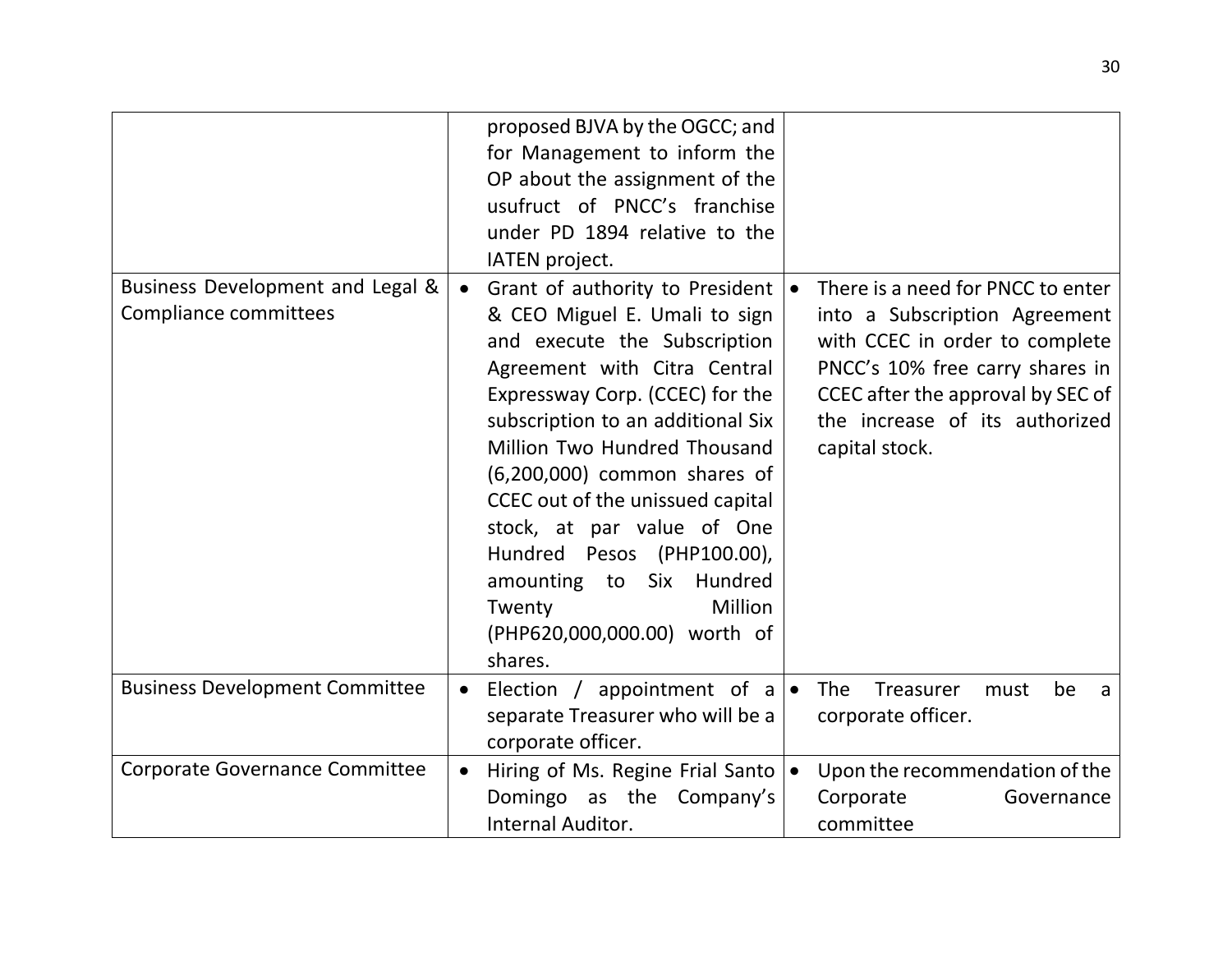| <b>NAME OF COMMITTEE</b>            | <b>WORK DONE</b>                                                                                                                                                                                                                                                                                                                                                                                                                                                                | <b>ISSUES ADDRESSED</b>                                                                                                                                                                                               |
|-------------------------------------|---------------------------------------------------------------------------------------------------------------------------------------------------------------------------------------------------------------------------------------------------------------------------------------------------------------------------------------------------------------------------------------------------------------------------------------------------------------------------------|-----------------------------------------------------------------------------------------------------------------------------------------------------------------------------------------------------------------------|
| <b>Audit and Finance Committees</b> | Approval of the supplemental $\bullet$<br>$\bullet$<br>budget in the amount of PESOS:<br>Hundred<br>Eighty Four<br>Five<br>Thousand (PHP584,000.00) to<br>cover the payment of Service<br>Recognition Incentive pursuant<br>to Administrative Order No. 19,<br>series of 2019 to be given to the<br>qualified employees not earlier<br>than 20 December 2019.                                                                                                                   | This is in compliance<br>with<br>Administrative Order No. 19,<br>series of 2019.                                                                                                                                      |
|                                     | Authority to accept from LCDC $\bullet$<br>the consigned amount from RTC<br>Branch 112 of Pasay City and the<br>succeeding monthly payment<br>for the use and possession of the<br>portion of PNCC's property in<br>the Financial Center Area (FCA),<br>Pasay City;<br>Authority to accept<br>from<br>$\bullet$<br>Spouses Marvin and Nerissa<br>Sedano of Lola Taba Lolo Pato<br>Paluto sa Seaside of their<br>monthly payment for the use<br>and possession of the portion of | Per OGCC legal opinion, the<br>transfer of the consigned amount<br>to PNCC and PNCC's acceptance<br>of subsequent payments will not<br>affect the outcome of the cases<br>pending before the courts of<br>Pasay City. |